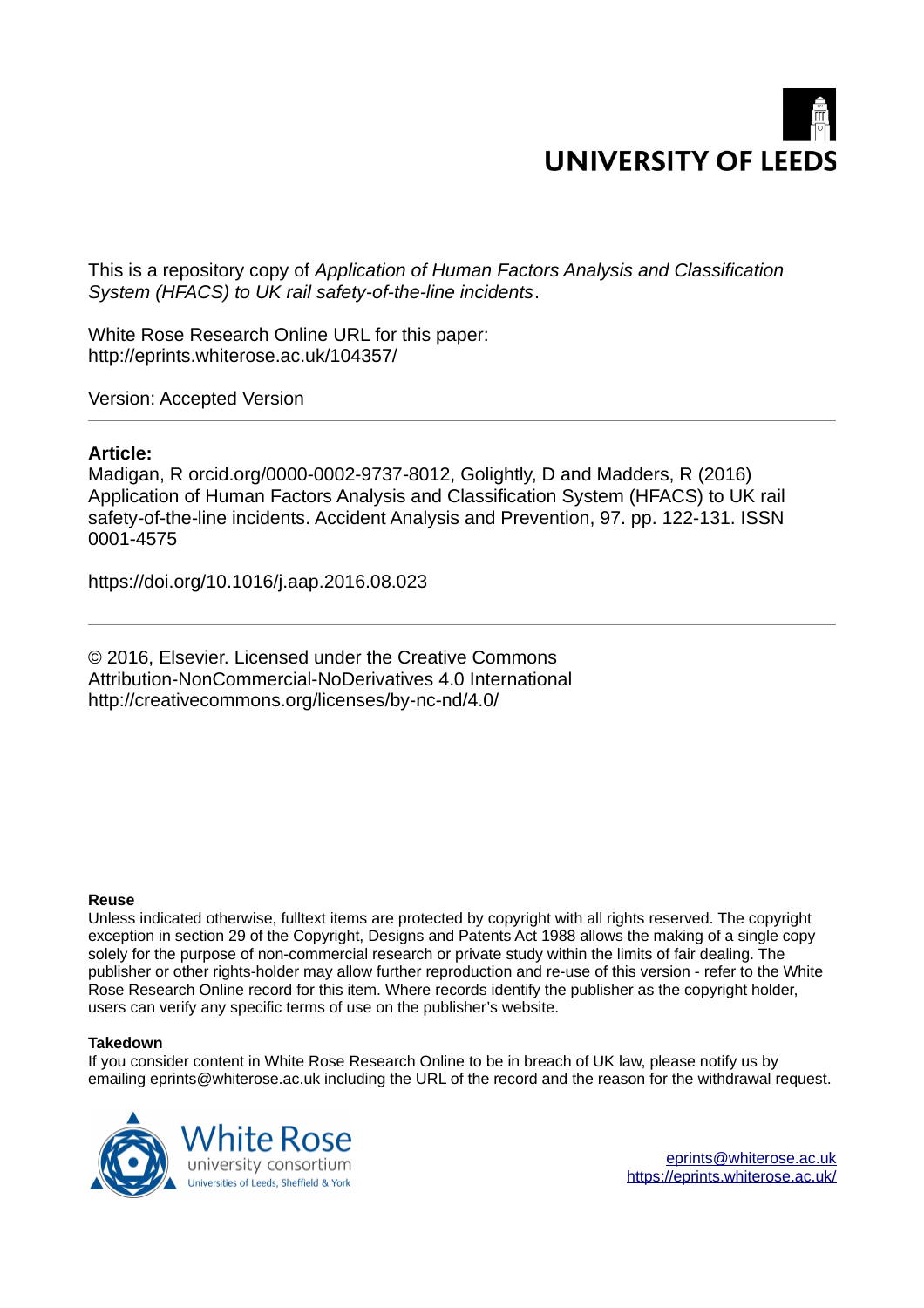| $\mathbf 1$      | Application of Human Factors Analysis and Classification System (HFACS) to                      |
|------------------|-------------------------------------------------------------------------------------------------|
| $\overline{2}$   | UK rail safety of the line incidents                                                            |
| 3                | Ruth Madigan <sup>a</sup> , David Golightly <sup>b</sup> , & Richard Madders <sup>c</sup>       |
| 4                |                                                                                                 |
| 5                | a Institute for Transport Studies, University of Leeds, Leeds, LS2 9JT, United Kingdom          |
| $\boldsymbol{6}$ | <sup>b</sup> Human Factors Research Group, Innovative Technology Research Centre, Department of |
| $\overline{7}$   | Mechanical, Materials and Manufacturing Engineering, University of Nottingham, University Park, |
| $\bf 8$          | Nottingham, NG7 2RD.                                                                            |
| 9                | <sup>c</sup> Arcadia Alive Ltd., 8 The Quadrant, 99 Parkway Avenue, Sheffield, S9 4WG           |
| 10               |                                                                                                 |
| 11               |                                                                                                 |
| 12               |                                                                                                 |
| 13               |                                                                                                 |
| 14               |                                                                                                 |
| 15               |                                                                                                 |
| 16               |                                                                                                 |
| 17               |                                                                                                 |
| 18               |                                                                                                 |
| 19               |                                                                                                 |
| 20               |                                                                                                 |
| 21               |                                                                                                 |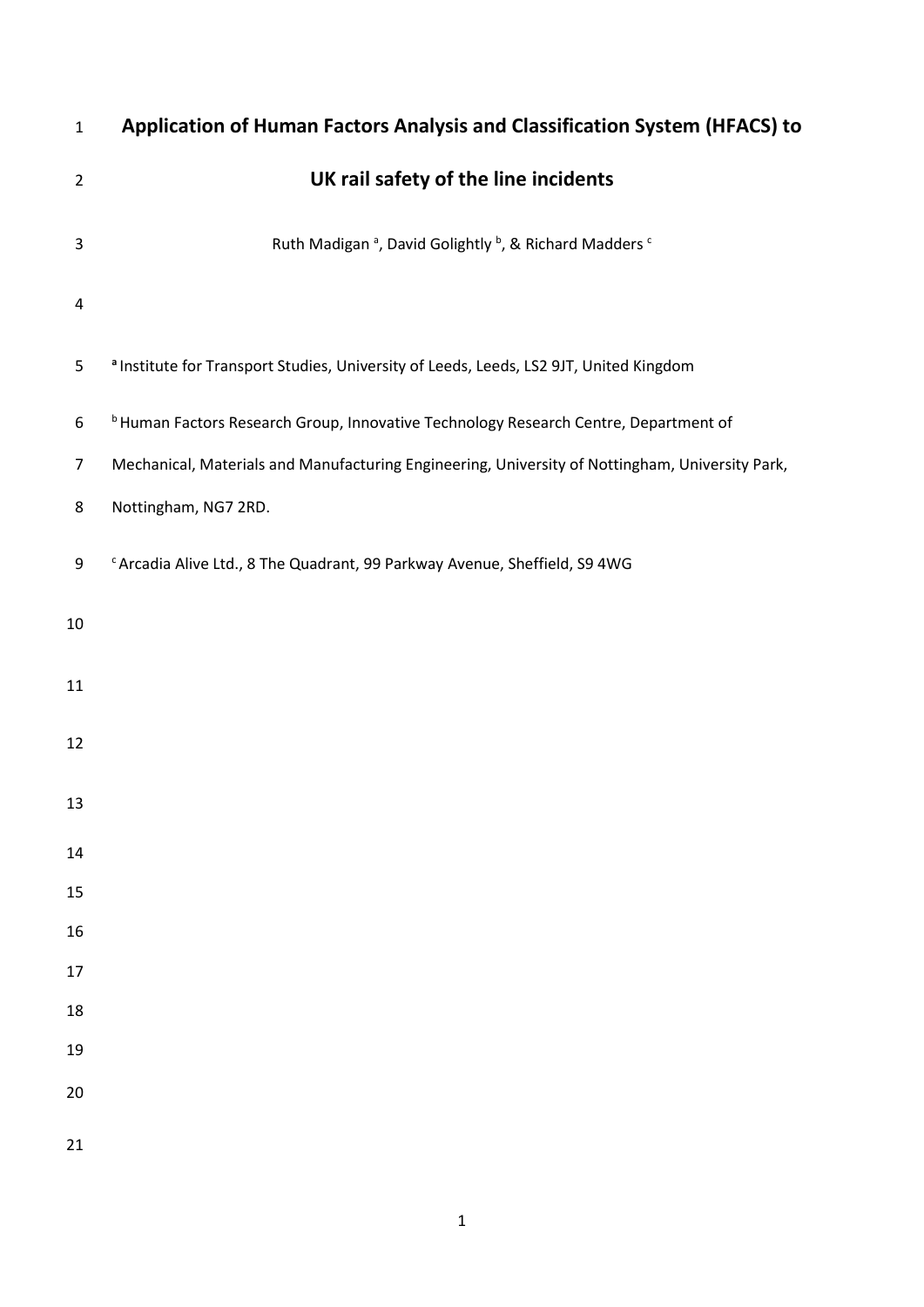### **Abstract**

 Minor safety incidents on the railways cause disruption, and may be indicators of more serious safety risks. The following paper aimed to gain an understanding of the relationship between active and latent factors, and particular causal paths for these types of incidents by using the Human Factors Analysis and Classification System (HFACS) to examine rail industry incident reports investigating such events. 78 reports across 5 types of incident were reviewed by two authors and cross-referenced for interrater reliability using the index of concordance. The results indicate that the reports were strongly focused on active failures, particularly those associated with work-related distraction and environmental factors. Few latent factors were presented in the reports. Different causal pathways emerged for memory failures for events such a failure to call at stations, and attentional failures which were more often associated with signals passed at danger. The study highlights a need for the rail industry to look more closely at latent factors at the supervisory and organisational levels when investigating minor safety of the line incidents. The results also strongly suggest the importance of a 35 new factor - operational environment - that captures unexpected and non-routine operating conditions which have a risk of distracting the driver. Finally, the study is further demonstration of the utility of HFACS to the rail industry, and of the usefulness of the index of concordance measure of interrater reliability.

**Keywords:** HFACS, System Analysis, Rail, Accident Investigation,

**1. Introduction** 

 In the period from 2001 to 2014 there were 803 fatalities (excluding suicides) and 5794 major injuries on the UK rail network (Department for Transport, 2014). Although, the rail industry has an excellent safety record in comparison to other forms of transport (Department for Transport, 2014), the Office of Road & Rail has put forward a safety vision for zero workforce and industry-caused passenger fatalities, and an ever-decreasing overall safety risk (ORR, 2014). If we are to move towards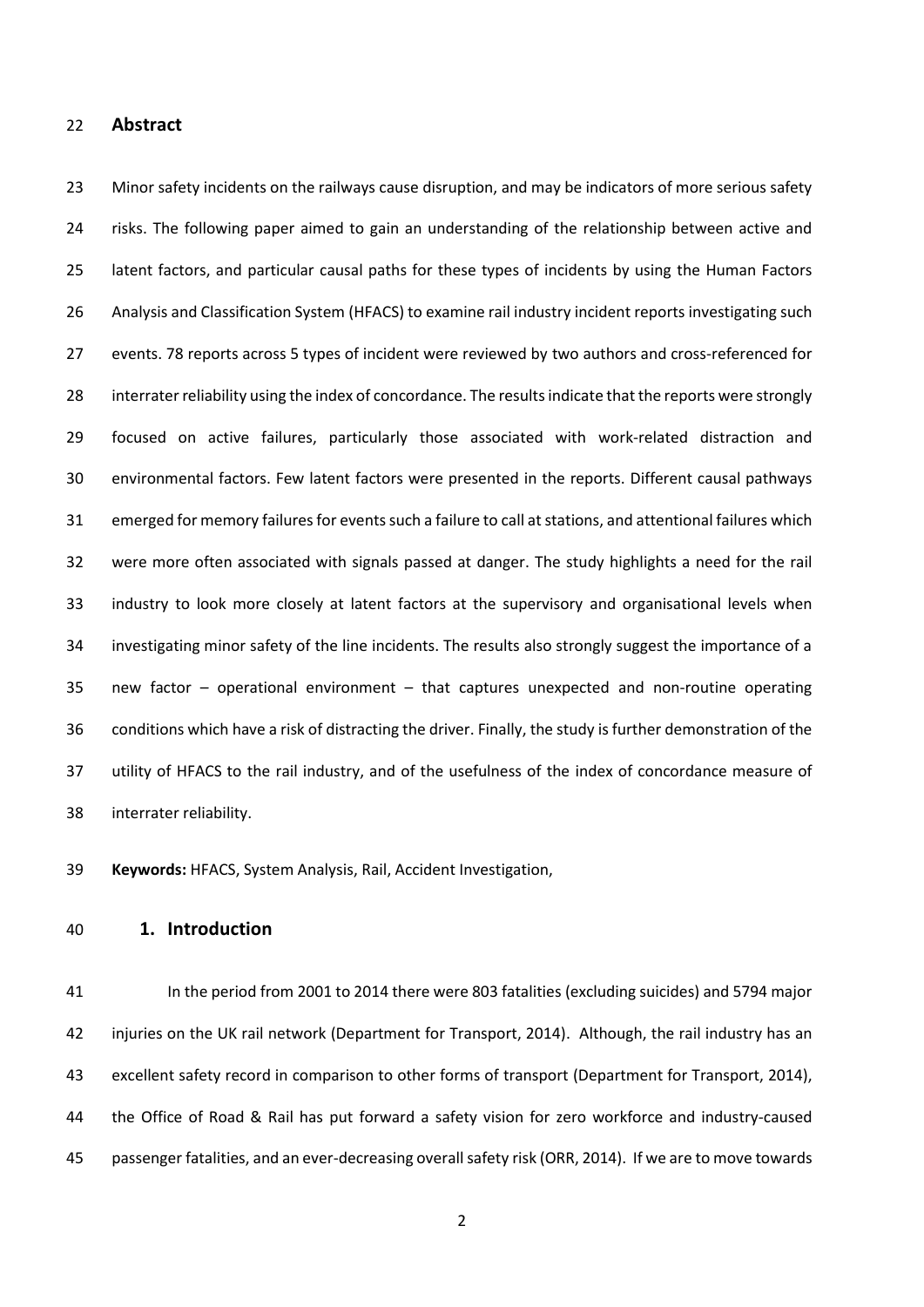a realisation of this vision, it is important to gain a detailed understanding of all of the factors which contribute to accidents and incidents in order to put appropriate controls in place.

 Recent analyses have argued that human error was a causal factor in the occurrence of many serious and fatal rail accidents, both in the UK (French & Cope, 2012) and across Europe (Kyriakidis, Pak, & Majumdar, 2015). On top of these more serious incidents, there are many hundreds of minor incidents within the UK rail industry, many of which are also attributed to driver error. These include speed exceedances and signals passed at danger (SPADs) that did not lead to any accidents, along with trains that stop short or overshoot their platform, or fail to call altogether. These types of incident are extremely costly for organisations due to fines and infrastructure costs, along with disruption leading to negative public opinion. The most recent National Rail Passenger Survey showed that punctuality/reliability was the factor with the biggest impact on overall customer satisfaction, and how a train company dealt with delays had the biggest impact on overall dissatisfaction (NRPS, 2016). Additional costs arise as these incidents often require a driver to be removed from duty for an investigation and possibly retraining. Furthermore, the concern is that a minor event is an indicator of the risk of a more serious incident in the future (Reason, 1997; Hollnagel, 2014).

 The opportunity for minor safety of the line events to occur is huge. For example, the number of approaches to red signals annually in the UK may be in the region of 7.5m (Gibson, Mills, Basacik, & Harrison, 2015). Few of these result in actual SPADs, and error probability for SPADs or events such as wrong side door openings (Basacik and Gibson, 2015) suggests error rates may be approaching the limits of performance. Therefore, careful analysis of events is required if new levels of safety are to be achieved, and there is a need for rail companies to understand what causes these events, so that potential courses of remedial action can be identified including training, technical or procedural change.

 Contemporary human factors approaches to system safety have been used to provide greater 70 insights into the causes of accidents in many safety-critical domains (Lenné, Salmon, Liu, & Trotter,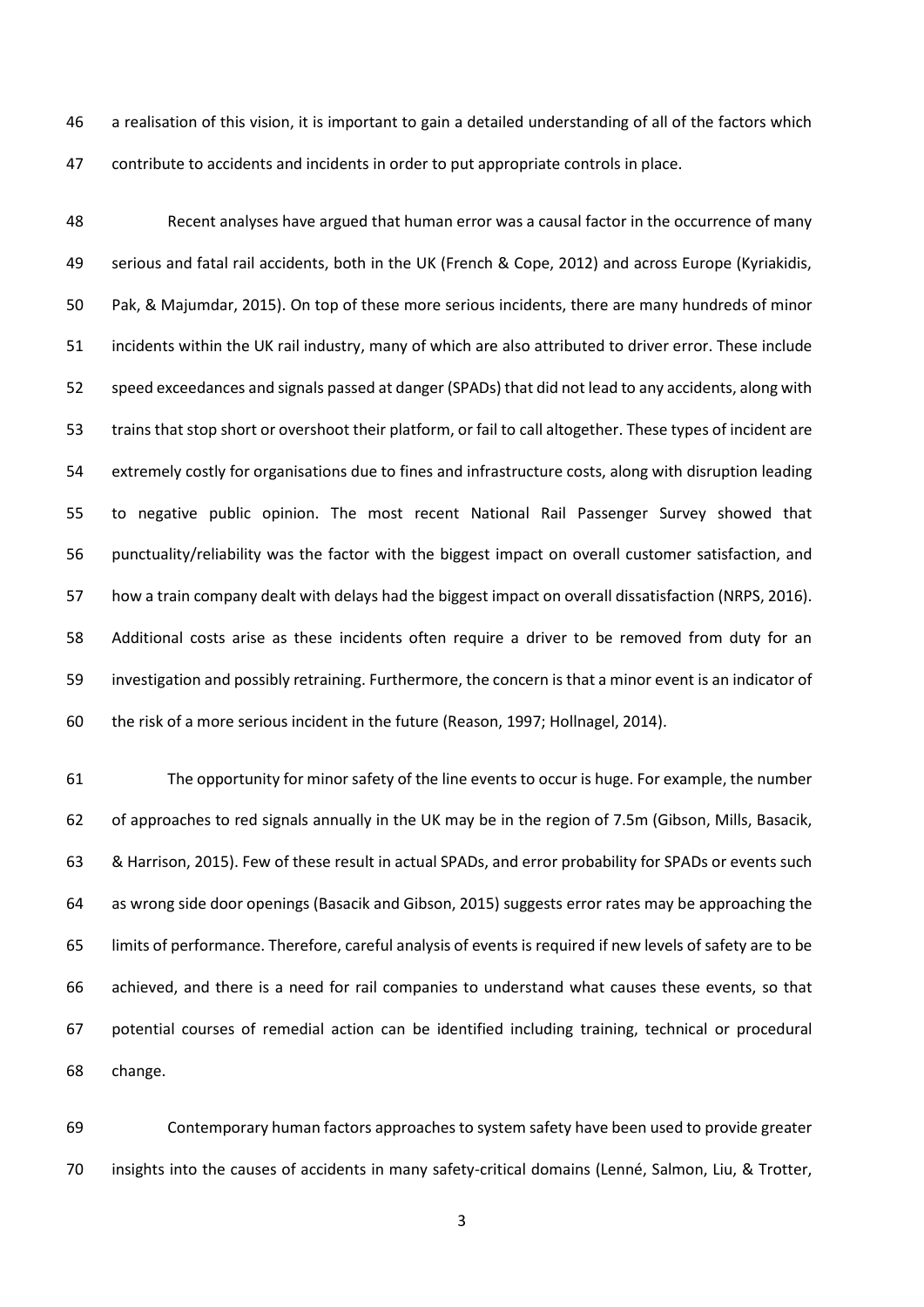71 2012). Much of this work has been based on Reason's (1990) Generic Error Modelling System (GEMS), which defines two broad categories of error: active and latent failures. Active errors are associated with the front-line operators of a system, and their effects usually become evident almost immediately. Latent (or hidden) errors refer to the errors of designers or managers, and their adverse consequences may lie dormant within the system for a long time, only becoming evident when they 76 combine with other factors to breach the system's defences. Reason (1990) noted that latent errors 77 may pose the greatest risk to system safety because unless they are identified they remain in a system despite attempts to resolve an issue through rectifying the immediate performance issue (e.g. through 79 non-systemic equipment fixes or training). Thus, one of the most important aspects of Reason's model 80 is the argument that human error is a consequence, not a cause, of latent failures; and that "it is only 81 by understanding the context that provoked an error can we hope to limit its reoccurrence" (Reason, 82 1997, p.126). As a result of the issues outlined above, there is currently a strong emphasis on tackling human factors within the rail industry (e.g. Atkins, 2003; FRA, 2007; Lawton & Ward, 2005; RSSB, 2009), and as part of this process it is vital that both the active and latent failures which contribute to railway incidents are understood.

### **1.1 Human Factors Analysis & Classification System**

 A number of studies have used different frameworks to look at the factors contributing to specific types of railway incident i.e. SPADs (e.g. Edkins & Pollock, 1997; Lawton & Ward, 2005; Rjabovs 89 and Palacin, 2016), and specific types of error e.g. communication errors (Murphy, 2001). Read, Lenné, and Moss (2012) used the Contributing Factors Framework to investigate the associations between factors involved in Australian rail accidents and found that task demand factors (e.g. high workload, distraction) were significantly associated with skill-based errors; knowledge and training deficiencies significantly associated with mistakes; and violations significantly linked to social environmental factors. Currently, the UK rail sector is working towards a database of trends and themes in human performance and incident underlying causes for a sample of high risk Great British (GB) rail incidents.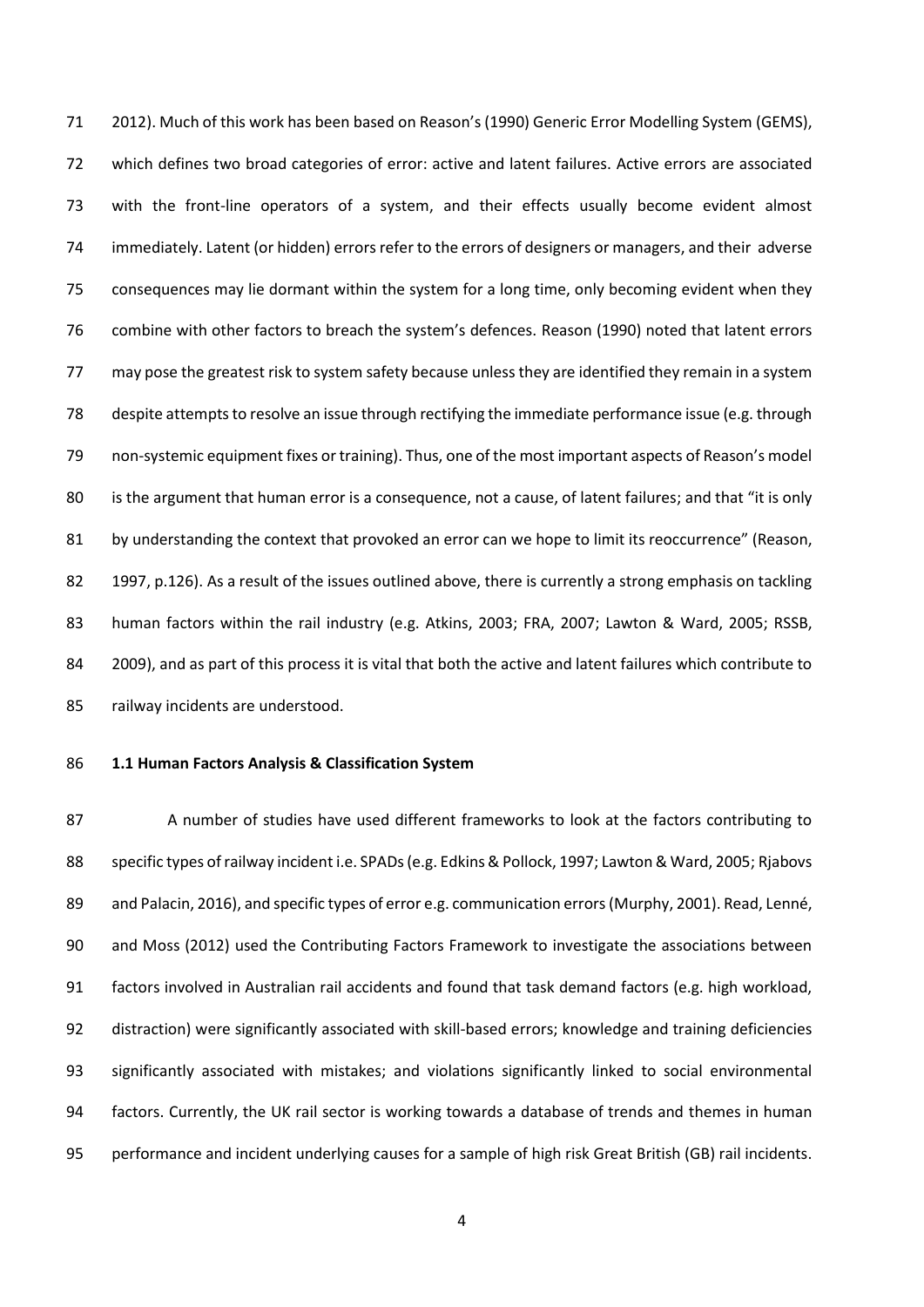<span id="page-5-0"></span> This database uses the Incident Factor Classification System (IFCS) of 10 factors that may shape human performance in rail incidents (Gibson et al., 2015). However, one of the most common frameworks for 98 analysis, based on Reason's (1990) model, is the Human Factors Analysis and Classification System 99 (HFACS; Wiegmann & Shappell, 2003). HFACS describes four levels of failure based on Reason's Swiss Cheese Model (Reason, Hollnagel, & Paries, 2006): unsafe acts, preconditions for unsafe acts, unsafe supervision, and organisational influences (see [Figure 1\)](#page-5-0). Critically, this model specifies that in order for an incident to occur, failures in defences at all levels of the system must line up, thus highlighting the importance of identifying the factors which contribute at each level. The unsafe acts level focuses on identifying any errors or violations made by front line workers that led to an accident or incident occurring. Within the error category there are three subcategories of skill-based error, decision error, and perceptual error. Decision errors can be further broken down into rule-based and choice-based decisions, and skill-based errors can be broken down to attentional and memory failures. Within the violations category there are two subcategories of routine and exceptional violations.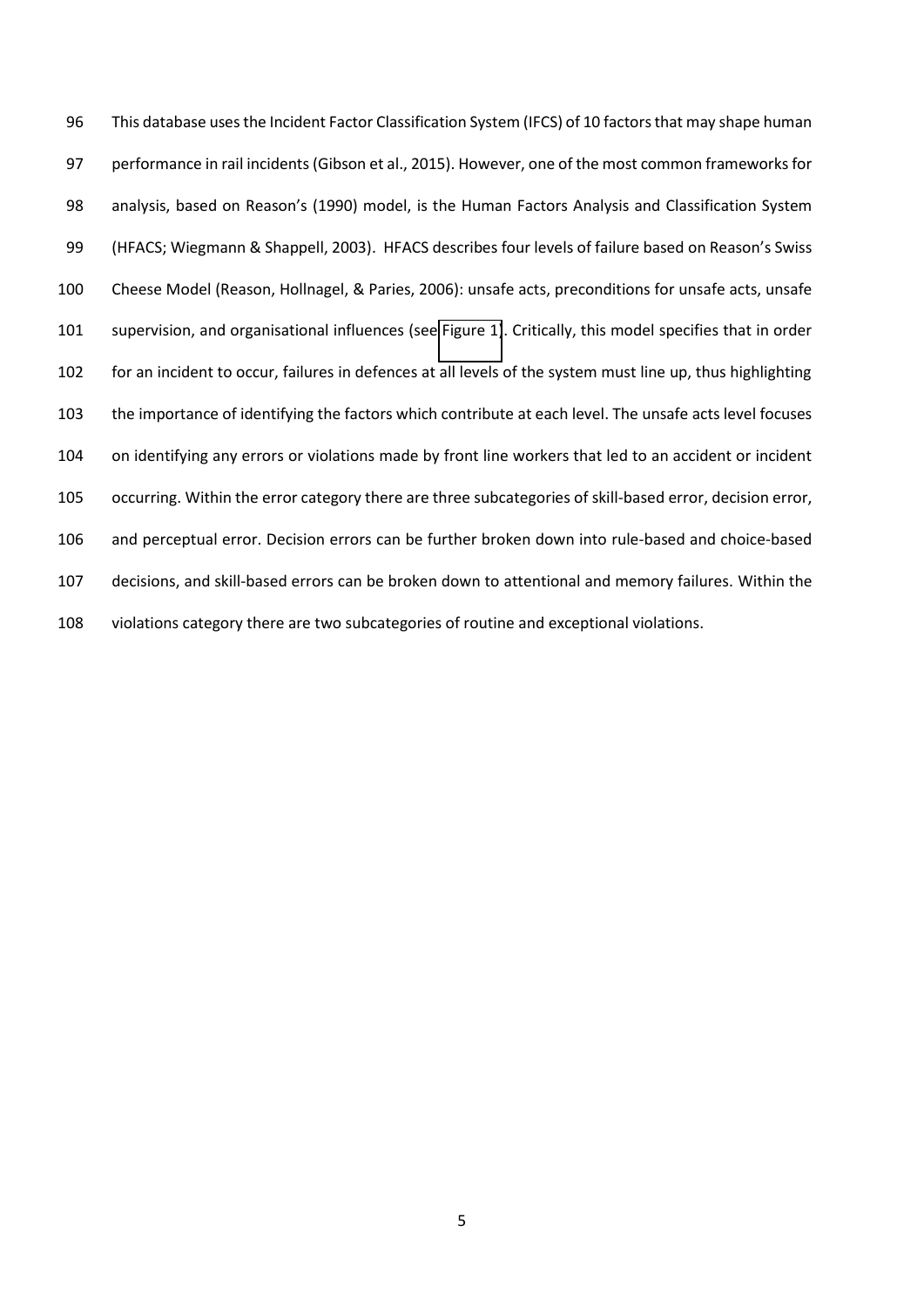

#### **Figure 1: The HFACS framework (Wiegmann & Shappell, 2003)**

111 The second level of the HFACS framework is "preconditions for unsafe acts". These refer to the immediate underlying conditions that contribute to the occurrence of unsafe acts. This level comprises three categories: condition of operators, environmental factors, and personnel factors. Each of these categories has a number of subcategories as shown in [Figure 1.](#page-5-0) The third level within 115 HFACS is "unsafe supervision". This considers the situations where supervision was either lacking or unsuitable and has four categories of inadequate supervision, planned inappropriate operations, failure to correct a problem, and supervisory violations. The fourth and final level within many applications of HFACS models is organisational influences. This level looks at the failures occurring at the higher managerial levels of the organisation which contributed to an accident, focusing on the subcategories of resource management, organisational climate and organisational process.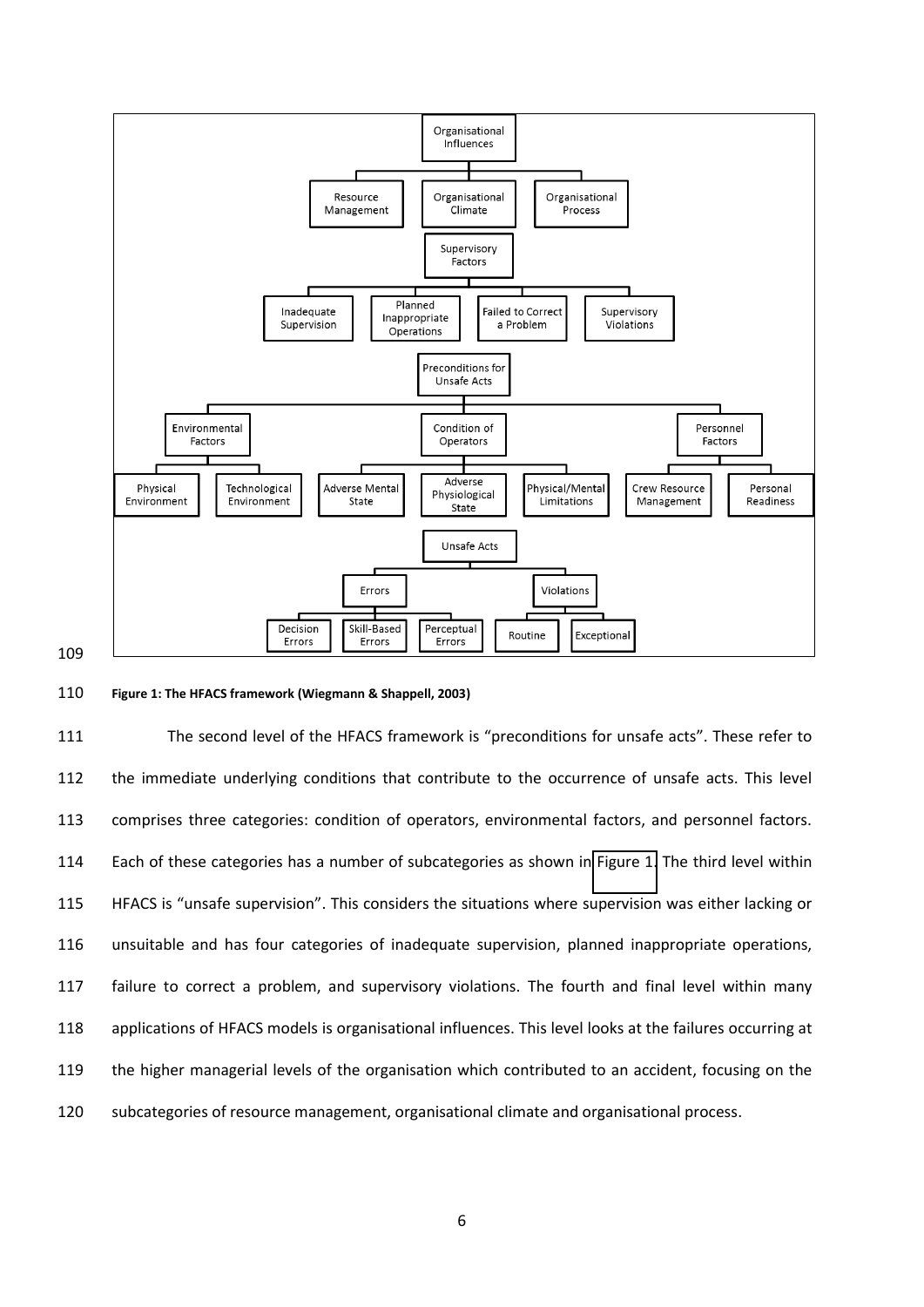Typically, HFACS is used as a retrospective tool for analysing accident and incident reports, and the different failures which contributed to an accident at all four levels are identified. Although originally designed to classify aviation accidents (Wiegmann & Shappell, 2001; 2003), HFACS has now been applied successfully in numerous safety critical industries including maritime (Celik & Cebi, 2009), mining (LennÈ et al., 2012; Patterson & Shappell, 2010), medicine (ElBardissi, Wiegmann, Dearani, Daly, & Sundt, 2007) and rail (Baysari, McIntosh, & Wilson, 2008; Reinach & Viale, 2006), with researchers making various adaptations to the model to make it more suitable in different contexts. One criticism of HFACS has been its failure to consider contributory factors outside of the organisation involved, such as government policy, or local authority oversights (Salmon, Cornelissen, & Trotter, 130 2012). For that reason, some versions have gone beyond the organisational level to include 'external 131 influences' which take account of issues such as legislation gaps, administration oversights, and design flaws (e.g. Chen, Wall, Davies, Yang, Wang, & Chou, 2013; Reinach & Viale, 2006).

 Overall, the results of previous studies provide strong support for the use of HFACS as a tool for understanding incidents in the rail industry. However, only two published studies have applied HFACS in this context. Reinach and Viale (2006) used an adapted version called HFACS-RR to examine six railyard switching incidents in the US and identified 36 probable contributing factors for these incidents. Baysari et al. (2008) investigated 40 publicly available railway incident and accident reports in Australia and identified 330 contributing factors. More than half of the incidents identified resulted from an equipment failure. In the remaining cases, skill-based errors (HFACS Level 1), adverse mental state (Level 2), and equipment/facility resources (Level 4) emerged as the most common contributory factors.

142 Both Baysari et al. (2008) and Read et al.'s (2012) studies focus on external inquiries into major accidents by relevant transport bodies (e.g. Australian Safety Transport Bureau), while the Reinach and Viale (2006) study focuses solely on switching yard incidents. However, to date, no published 145 study has focused on the hundreds of minor incidents linked to train drivers every year, such as signals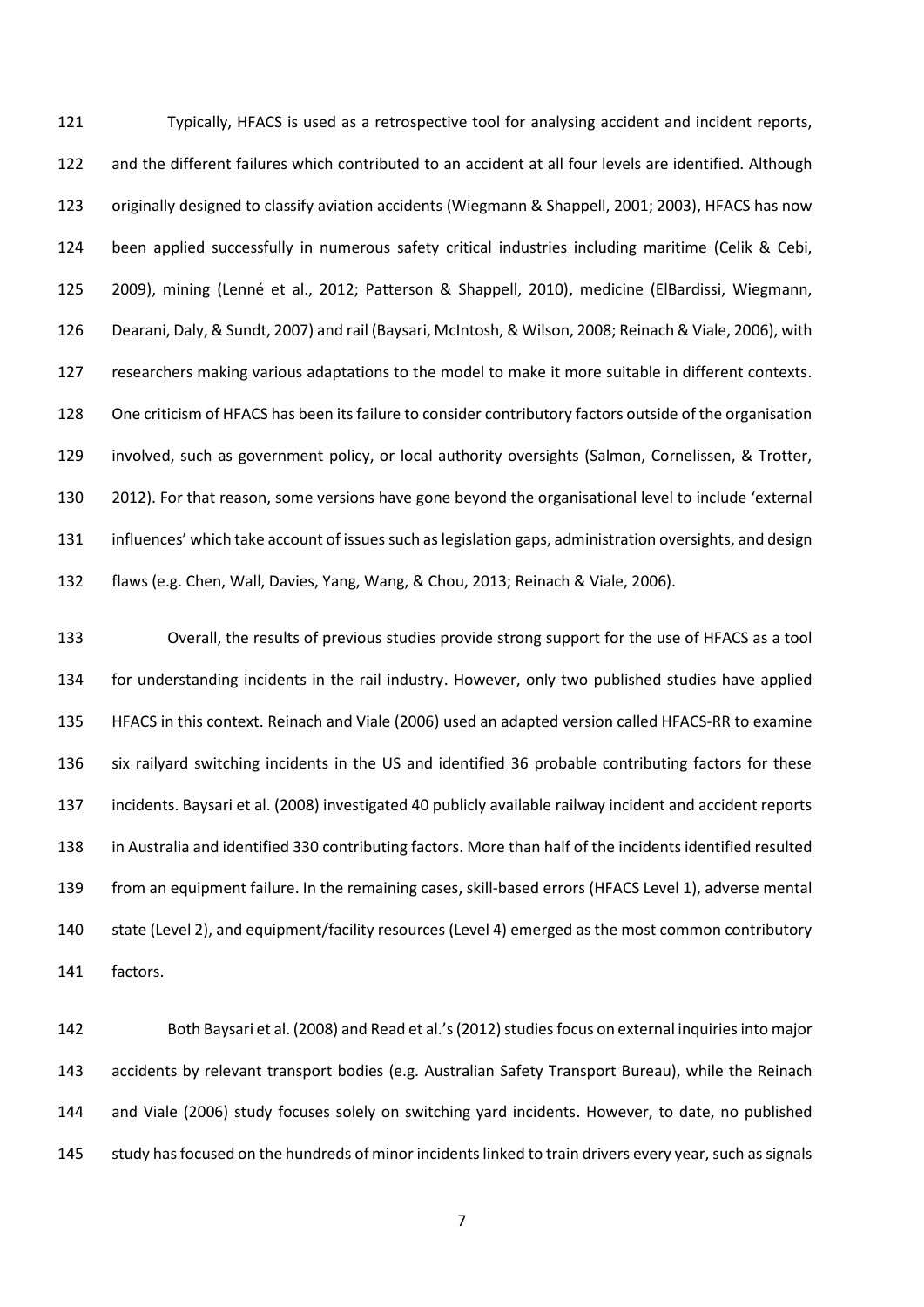passed at danger or failure to call at stations. As previously noted, these incidents can have extremely damaging consequences in terms of both infrastructure costs and negative public opinion. In addition, the causal pattern of these incidents is often similar to that of more serious incidents (Wright & Van der Schaaf, 2004). Although human error is often identified as a causal factor within these incidents, there has been little effort to gain a systematic understanding of the latent factors which contribute, and whether or not these differ depending on the type of incident which occurs. Studies across other industries e.g. outdoor activity incidents, have shown the potential to identify multiple contributory factors, both active and latent, from similar minor events, thus emphasizing the potential explanatory 154 power of these incidents (e.g. Salmon, Goode, Lenné, Finch & Cassell, 2014; Salmon, Goode, Taylor, LennÈ, Dallat, & Finch, in press). Therefore, gaining an understanding of minor safety-of-the-line incidents is important to provide rail companies with the tools to prevent similar and more serious incidents occurring in the future.

 HFACS was chosen as the tool for the purposes of this study into the analysis of safety of the line incidents. This was due to the number of studies generally that have used HFACS, its wide availability and research base that makes its application clear and results transferrable, and its prior use within the rail sector.

### **1.2 Reliability and Report Quality**

 Although a number of strengths of the HFACS model have been identified, including its detailed classification of the organisational context (Baysari, Caponecchia, McIntosh, & Wilson, 2009), and its ability to provide safety professionals with a theoretically based tool for accident investigations (Wiegmann & Shappell, 2001); a number of papers have identified some concerns with the reliability of the model. Beaubien and Baker (2002) and Olsen (2011) criticized the validation evidence supporting the usefulness of the HFACS system, as it was all collected and analysed by the developers of the framework. However, other authors have now successfully used and proven the system in a 170 variety of industries (Baysari et al., 2008; Lenné et al., 2012, Li & Harris, 2006; Reinach & Viale, 2006).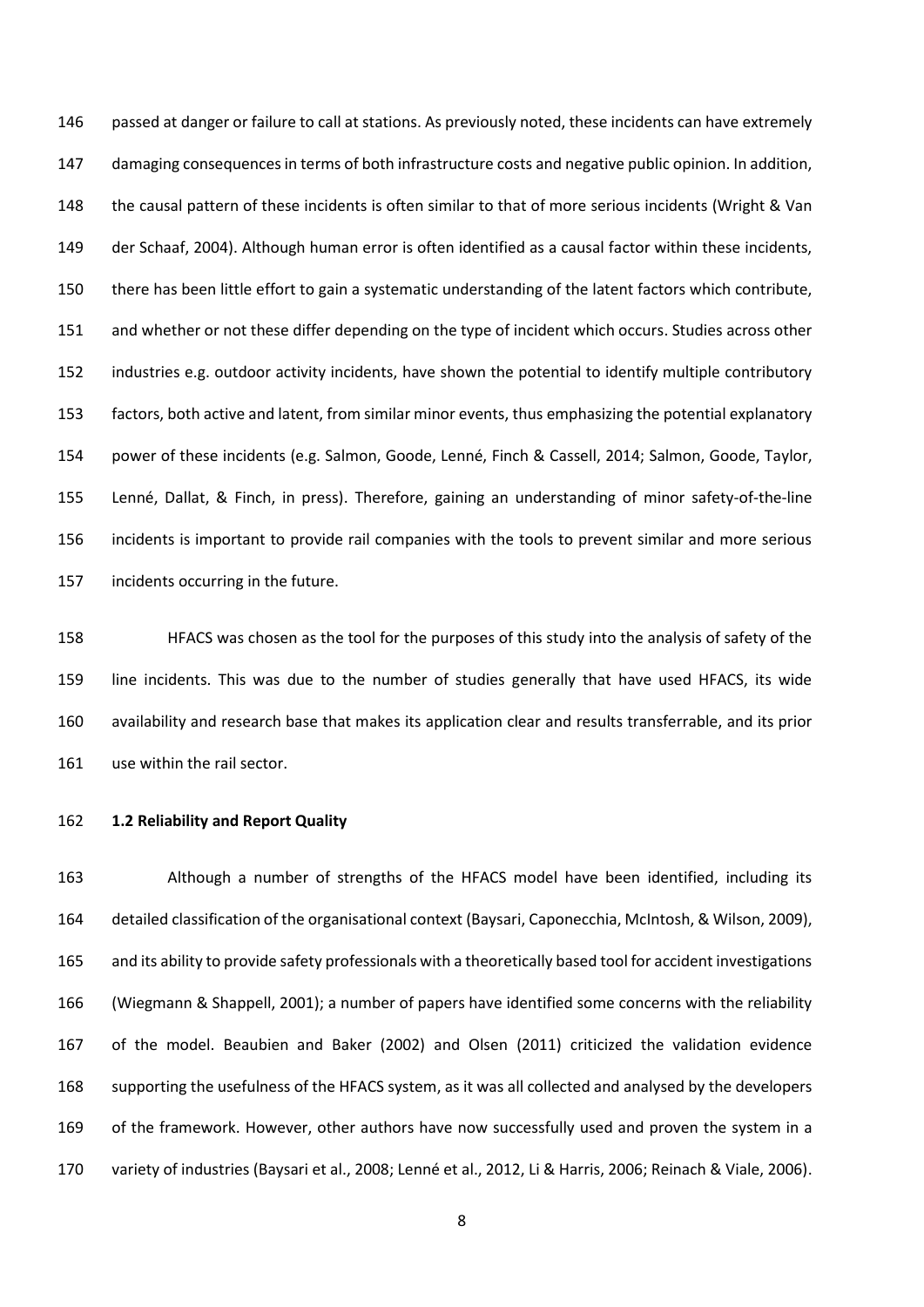Another concern raised by Olsen (2011) is the use of incorrect statistics for the reporting of HFACS 172 reliability levels. It is argued that Cohen's Kappa is an inadequate measure of reliability, as it is based 173 on the argument that coders who are coding randomly will agree by chance a certain percentage of the time, and that this should be deducted from the agreement that is not achieved by chance. However in incident classification systems, coders are not randomly assigning codes but are actually trying to identify the same causal factors, and therefore agreements are not chance events (Olsen, 2011). For this reason, Olsen argues that the correct method for calculating inter-coder consensus is to calculate the index of concordance which takes into account both the total number of agreements 179 and the total number of disagreements of raters' codes. An additional issue is that a number of authors have highlighted difficulties with the clarity of error codes within HFACS, particularly in derivatives of 181 HFACS such as HFACS-ADF (Olsen & Shorrock, 2010) and HFACS-DoD (O'Connor & Walker, 2011). Baysari et al. (2008) reported a large difference in the number of errors identified by the three raters in their study, with percentage agreement ranging from 40-75%, and as a result they only reported the ratings of the first author in their paper. Thus, in this paper the index of concordance is used to evaluate the reliability of HFACS as a tool for the categorisation of UK rail incident reports by two Human Factors experts.

 As outlined in Section 1.1, one of the main benefits of HFACS is in identifying latent factors that can contribute to accident causation. However, this is dependent on the quality of investigation and subsequent reporting of accidents. While significant rail accidents are subject to extensive reporting, it was unclear whether it would be possible to identify latent features of accidents, at both organisational levels and beyond, in the type of reports generated for minor safety of the line incidents, or whether these investigations focus more on surface-level features relating to unsafe acts and their preconditions. Rjabovs and Palacin (2015) found that there was a tendancy not to attribute systemic, physical or design factors to the causation of SPADs in a metro environment, and it is likely that a similar issue might arise when looking at other types of rail transport. Therefore, this paper also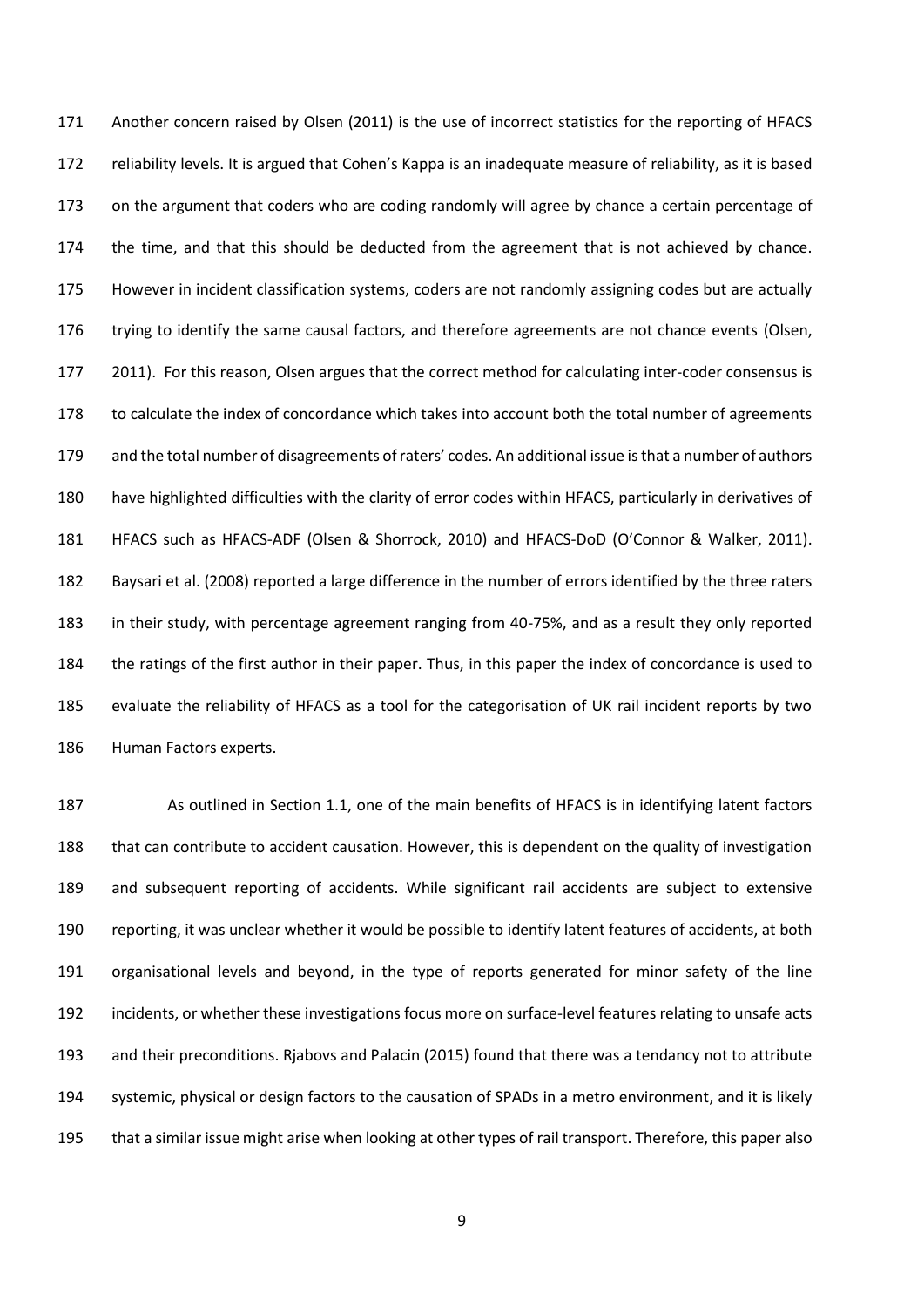aimed to measure the quality and depth of the information contained in minor incident investigation reports.

### **1.3 Purpose of current study**

 This paper presents an application of HFACS as an analysis tool to aid with the understanding of the factors that contribute to minor operational incidents in the UK rail. It aims to investigate the breakdown of causal factors for these incidents, and in doing so evaluate whether the patterns found in Baysari et al. (2008) are replicated in the UK rail industry. The study focuses on incidents which have previously been defined as being caused by Human Error and addresses five key questions:

- 204 1. Can HFACS help us to identify the precursors of minor operational incidents?
- 205 2. Are there any differences in the causation paths of different types of incident e.g. SPAD vs station overrun?
- 3. What is the breakdown of active and latent factors that contribute to this type of incident and does this vary across incident types?
- 209 4. What is the quality of reporting of minor incidents in the rail industry? Is report content sufficient to support the identification of latent factors of incident causation, including organisational and regulatory?
- 212 5. How reliably can two independent Human Factors experts' code investigation reports using HFACS?

**2. Method** 

# **2.1 Data Sources**

216 Incident investigation reports were collected from seven of the UK's Train Operating Companies (TOCs). These incidents had all been previously classified by the TOCs as involving some form of human error. A total of 74 investigation reports were included, all relating to minor safety-of-the-line incidents occurring between January 2012 and May 2014. None of the incidents included in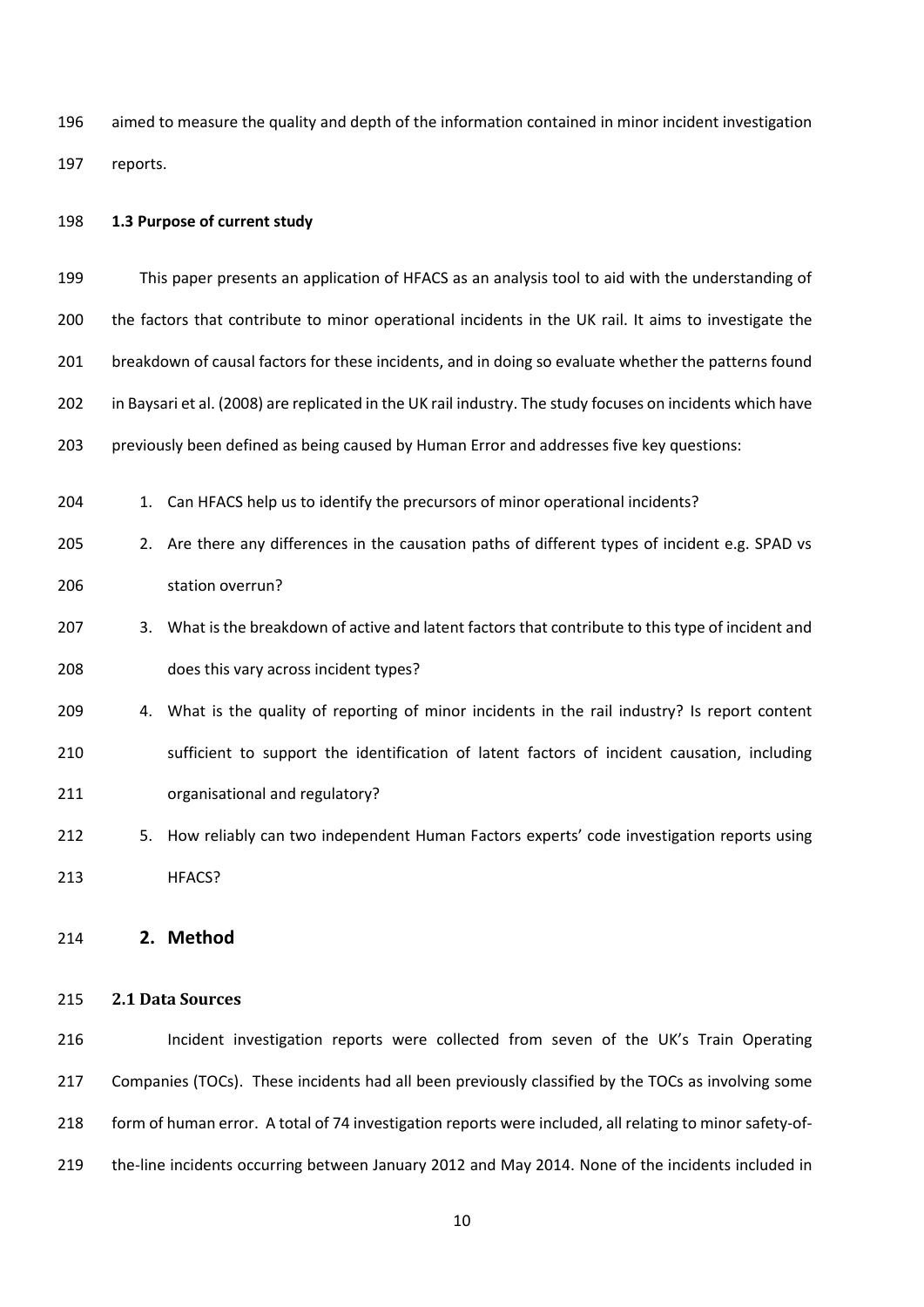| 220 | this study had been investigated by the Rail Accident Investigation Branch (RAIB), who investigate any |
|-----|--------------------------------------------------------------------------------------------------------|
| 221 | accidents causing death, serious injuries, or extensive damage, or incidents which had the potential   |
| 222 | to lead to these serious effects. 5 main types of incident were included:                              |

- 223 Signals passed at danger (SPADs, N=21)
- 224  $\bullet$  Fail to call incidents, where a train failed to stop at a booked station (N=15)
- 225 Station Overruns, where a train overran the booked platform at a station  $(N=19)$
- 226 Stop Short incidents, where a train came to a stop at a station before all carriages were at the platform (N=10)
- 228 TPWS Activations, where, for example, a train driver failed to acknowledge a speed restriction warning (N=9)

### **2.2 Data Coding & Analysis**

<span id="page-11-0"></span> Investigation reports were independently coded by two Human Factors researchers. Prior to commencing the HFACS coding, information about each incident was extracted, including a description of the incident type, the location, and date. Each coder also rated the quality of the investigation report as low, medium, or high depending on the amount of information included in the report and the evidence provided for any conclusions drawn. Each report was then read in its entirety and each contributing/safety factor identified in the incident narrative was mapped to a unique HFACS category following the procedure identified by Baysari et al. (2008) of using the definitions and tables provided in Wiegmann and Shappell (2003) and the flow-charts included in Viale and Reinach (2006). For example, in one report the investigator described a sign that was obscured by undergrowth. This was extracted as a contributory factor and coded under the Physical Environment HFACS code. The presence or the absence of each HFACS category was assessed in each accident report narrative. More than one category or sub-category could be identified at each level. However, to avoid over- representation from any single accident, each HFACS sub-category was counted a maximum of only once per accident (Li & Harris, 2006). To begin the analysis process, each analyst first independently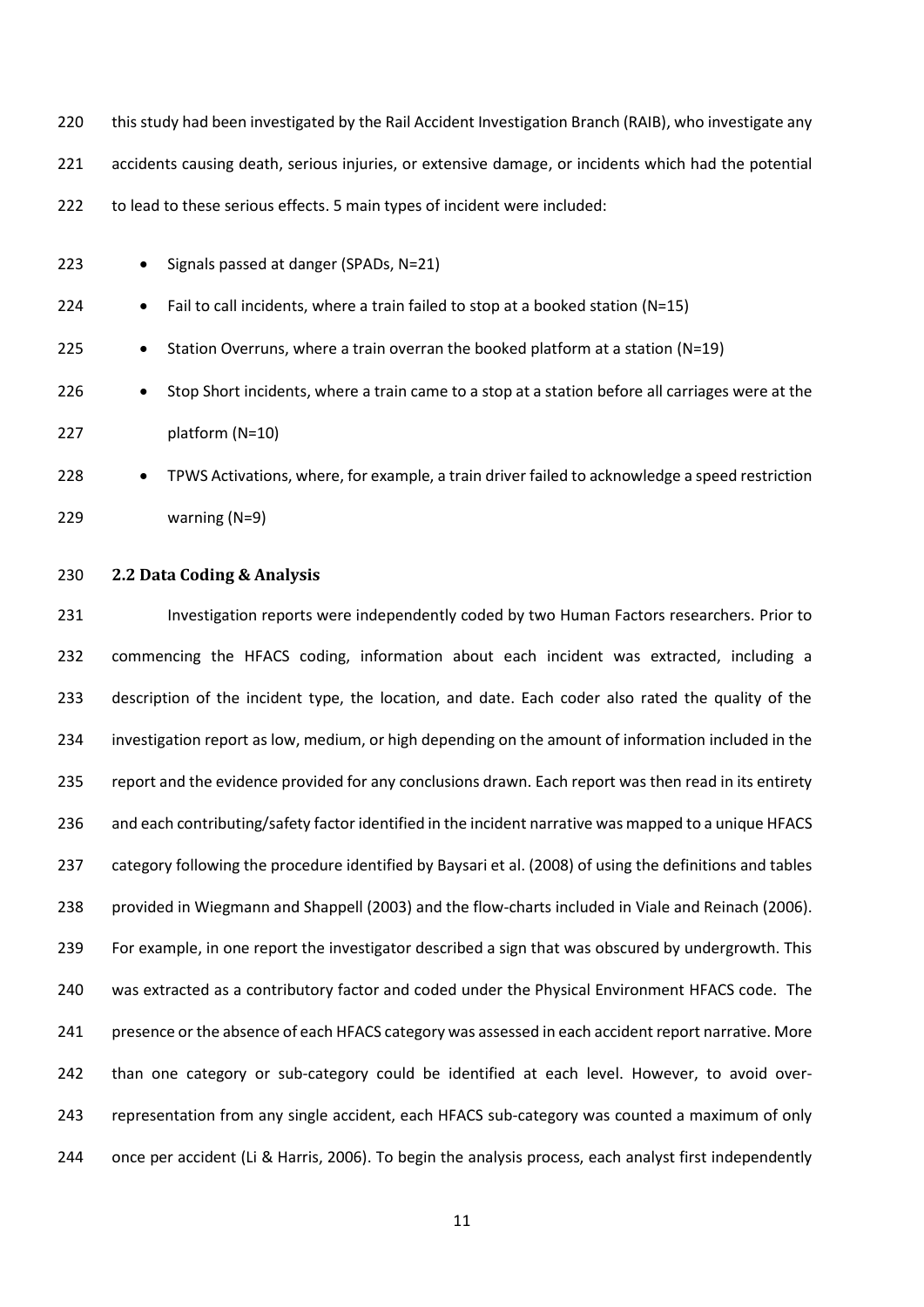245 coded 10 incidents. This coding was then discussed in detail to ensure a joint understanding prior to independently analysing the rest of the papers. Where disagreements in the final codes arose, these were discussed until a consensus was reached.

 Once the initial analysis had begun, it became apparent that a total of 18 of the contributory factors identified as belonging in the Environmental Factors category did not fit into either the physical or technological environment, but rather could be described as arising from the operational environment. These factors related to unscheduled operational occurrences that were a departure from the operational norm, and examples included situations where there was a highly unusual signalling pattern, or a train was re-routed. Therefore, an additional subcategory of Operational Environment was included for this analysis (see [Table 1](#page-11-0) for examples).

### **Table 1: Examples of report elements that were included in the Operational Environment category**

1. A signalling fault led to modified working on the train route, requiring the use of hand signals to communicate with the signaller.

2. A possession on a line led to the driver being directed onto a route that they were not familiar with.

3. An unusual signalling sequence led to a driver being directed to a different platform than usual.

 Initial analysis of the incident characteristics and HFACS data were performed using frequency counts. Further analysis to evaluate the associations between HFACS levels and incident types were conducted using Chi Square analysis and adjusted standardized residuals (ASR). The ASR provides a measure of the strength of the difference between observed and expected values in situations when a cross-tabulation result is associated with more than one degree of freedom i.e. larger than a 2X2 contingency table. An ASR with a value of 2 or greater indicates a lack of fit of the null hypothesis in a given cell (Sharpe, 2015).

 In order to evaluate interrater reliability the index of concordance was used to provide a percentage agreement, following the procedure set out in Olsen and Shorrock (2010). The proportion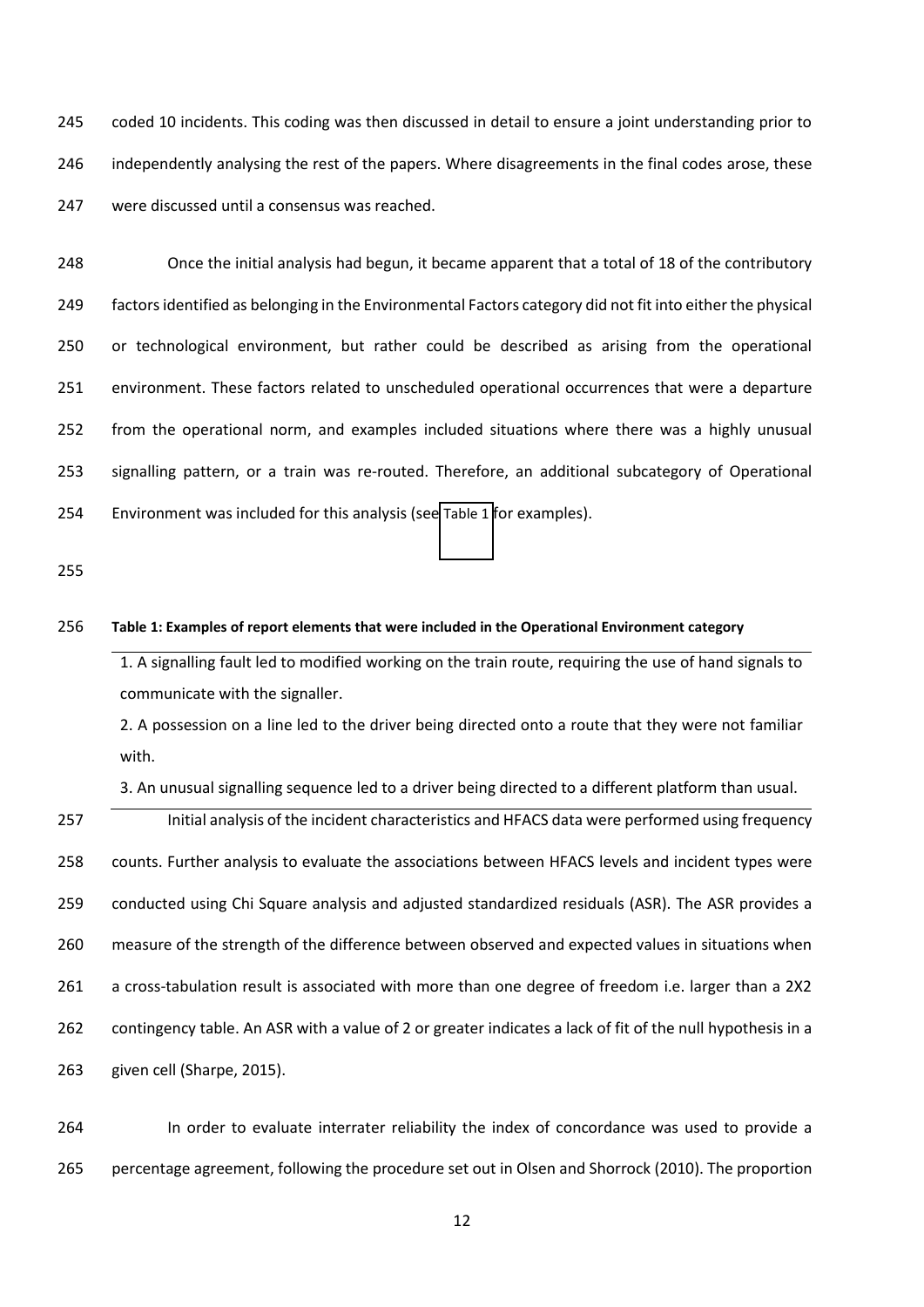of agreeing pairs of codes out of all the possible pairs of codes is calculated as follows: (agreements) / (agreements + disagreements). Interrater consensus can then be reported as a figure between 0 and 268 1 or as a percentage. This method takes into account the cases where coders disagreed, along with providing a method for including situations where there was a difference in the number of codes assigned between coders. A criterion of 70% agreement between coders was adopted as a reasonable minimum, in accordance with Wallace and Ross (2006) and Olsen and Shorrock (2010).

# **3. Results**

# **3.1 Inter-Rater Reliability & Quality of Reports**

<span id="page-13-0"></span> Prior to resolution of any discrepancies in coding between the two raters, the Index of Concordance was used to evaluate inter-rater reliability [\(Table 2\)](#page-14-0). The results show that inter-coder consistency was well above the 70% threshold at both the descriptor and category levels for all variables other than Adverse Mental state where the consistency was 68.92%. This discrepancy will be discussed further in Section 3.2.

279 It should be noted that the quality of the incident reports for each of these incident types varied quite substantially across incident types (see [Figure 2\)](#page-13-0), leading to the identification of fewer contributory factors where the quality was low. Reports categorised as being of low quality generally contained only tick box information with no supporting data, medium quality reports contained a good description of the incident with support data and information, but generally did not have a systematic approach to evaluating human factors. High quality reports contained a good level of support data and an attempt to systematically evaluate contributory human factors. In general Category A SPADs, Station Overrun and Fail to Call reports tended to be of a high or medium quality, whereas TPWS Activation and Stop Short reports tended to have less detail.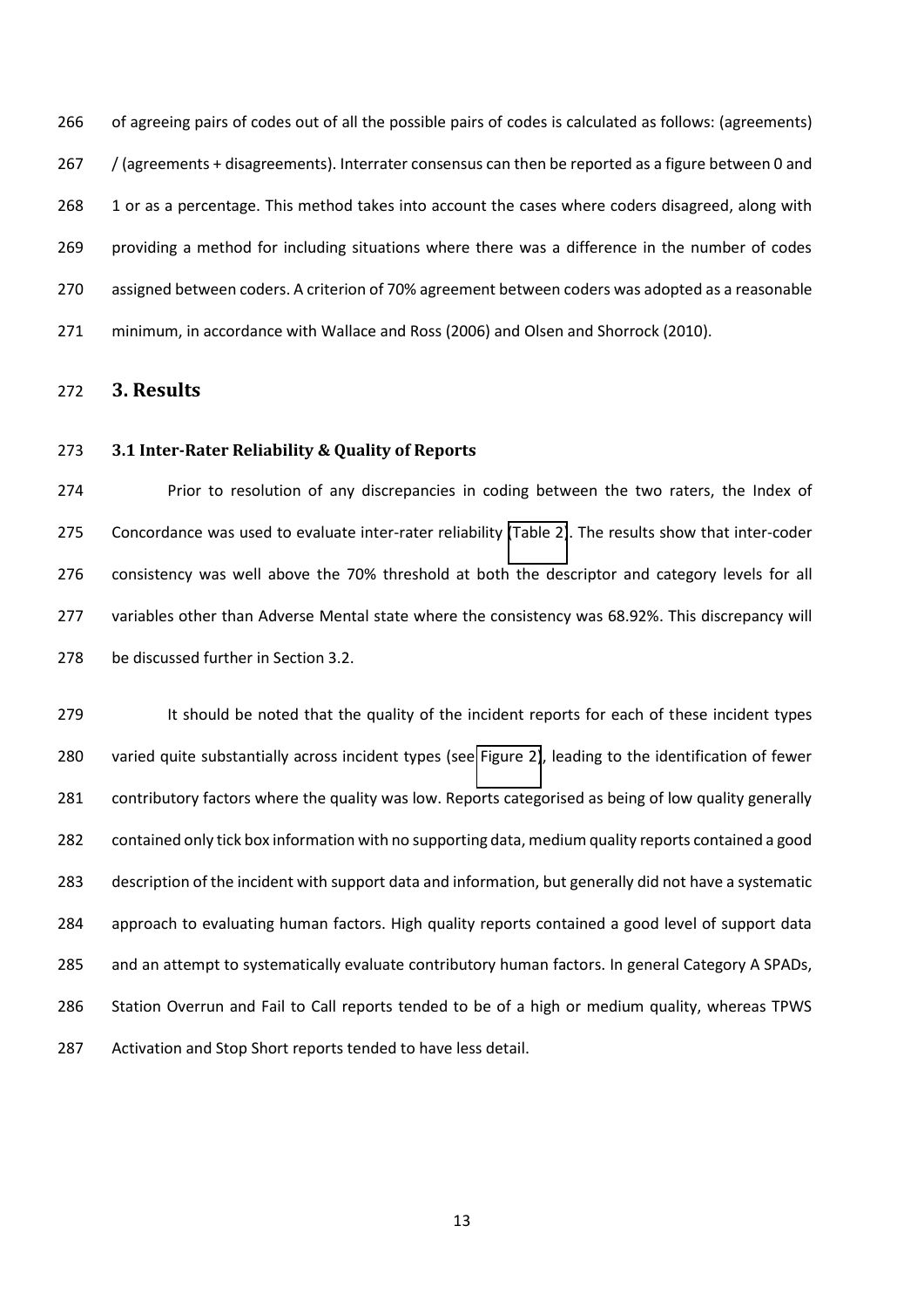<span id="page-14-0"></span>



289 **Figure 2: Quality of investigation reports across incident types**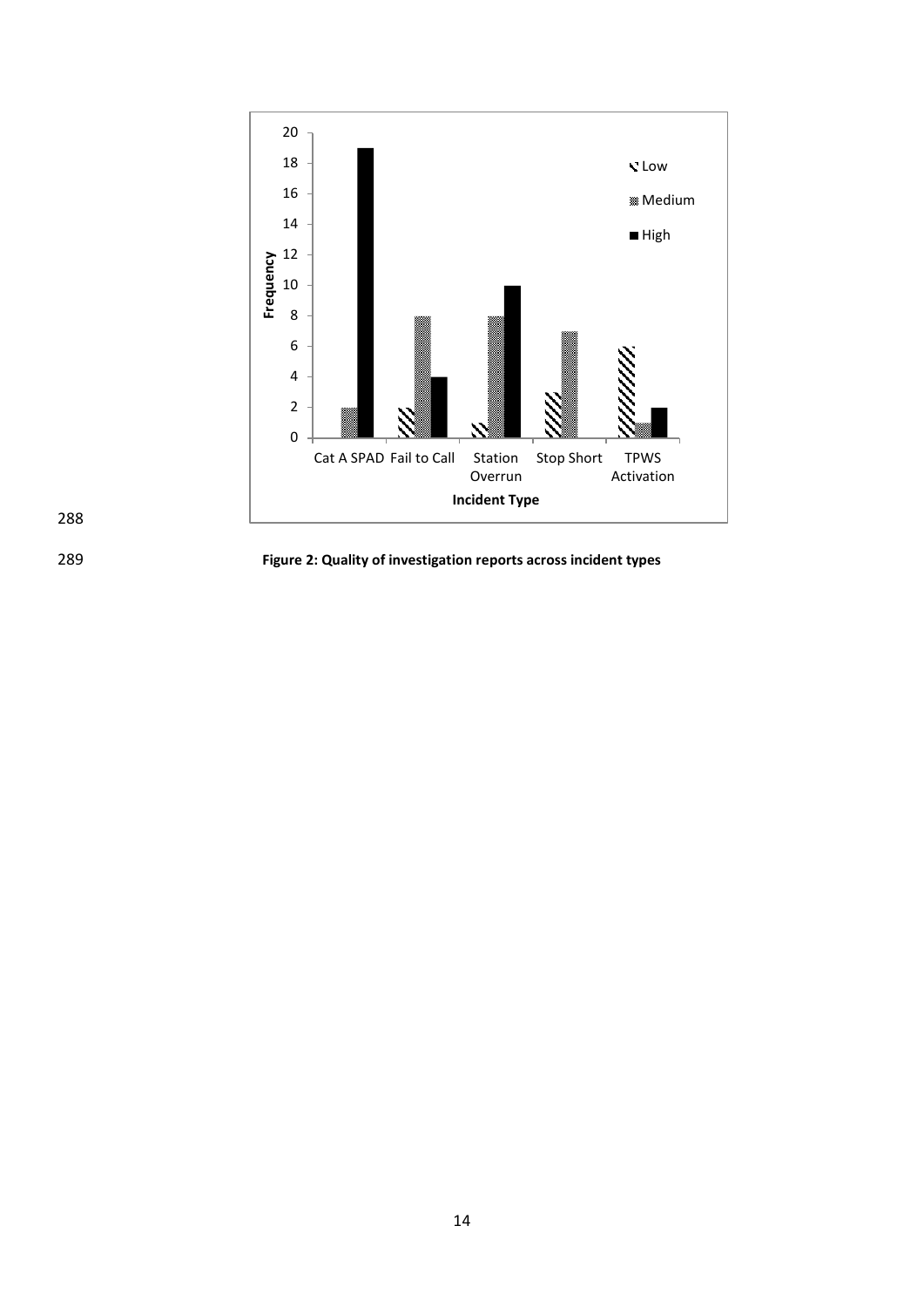| 290 |  | Table 2: Inter-rater reliability (prior to resolution) and Frequency counts (post-resolution for each HFACS |
|-----|--|-------------------------------------------------------------------------------------------------------------|
|-----|--|-------------------------------------------------------------------------------------------------------------|

**category<sup>a</sup>**291

| <b>Error Categories</b>                | <b>Error Subcategories</b>         | % Agreement | Frequency <sup>a</sup> | % Reports |  |
|----------------------------------------|------------------------------------|-------------|------------------------|-----------|--|
| <b>Operator Acts</b>                   |                                    |             |                        |           |  |
| Skill Based                            | Attention                          | 77.03       | 42                     | 56.76     |  |
|                                        | Memory                             | 81.08       | 31                     | 41.89     |  |
| <b>Decision Error</b>                  | Poor Choice                        | 86.49       | 9                      | 12.16     |  |
| Perceptual Error                       |                                    | 98.65       | $\mathbf{1}$           | 1.35      |  |
| Violation                              | Routine Violation                  | 98.65       | $\overline{2}$         | 2.70      |  |
|                                        | <b>Exceptional Violation</b>       | 98.65       | $\mathbf{1}$           | 1.35      |  |
|                                        | Acts of Sabotage                   | 100         | $\mathbf 0$            | 0         |  |
| <b>Preconditions to Unsafe</b><br>Acts |                                    |             |                        |           |  |
| <b>Environmental Factor</b>            | <b>Physical Environment</b>        | 97.30       | 6                      | 8.11      |  |
|                                        | <b>Technological Environment</b>   | 83.79       | 13                     | 17.57     |  |
|                                        | <b>Operational Environment</b>     | 72.97       | 18                     | 24.32     |  |
| Personnel Factor                       | Crew Resource<br>Management        | 97.30       | 6                      | 8.11      |  |
|                                        | <b>Personal Readiness</b>          | 91.89       | $\overline{7}$         | 9.46      |  |
| Condition of Operator                  | <b>Adverse Mental State</b>        | 68.92       | 63                     | 85.14     |  |
|                                        | Adverse Physiological State        | 90.54       | 12                     | 16.22     |  |
|                                        | <b>Physical/Mental Limitations</b> | 90.54       | 10                     | 13.51     |  |
| <b>Supervisory Factors</b>             |                                    |             |                        |           |  |
| Inadequate Supervision                 |                                    | 97.30       | $\overline{2}$         | 2.70      |  |
| Planned Inappropriate<br>Operations    |                                    | 100.00      | $\pmb{0}$              | $\pmb{0}$ |  |
| Failure to Correct Known<br>Problem    |                                    | 91.89       | 6                      | 8.11      |  |
| <b>Supervisory Violations</b>          |                                    | 100.00      | $\overline{2}$         | 0         |  |
| <b>Organisational Factors</b>          |                                    |             |                        |           |  |
| <b>Resource Management</b>             |                                    | 94.59       | $\overline{2}$         | 2.70      |  |
| <b>Organisational Climate</b>          |                                    | 100.00      | $\overline{2}$         | 2.70      |  |
| <b>Organisational Process</b>          |                                    | 93.24       | 4                      | 5.41      |  |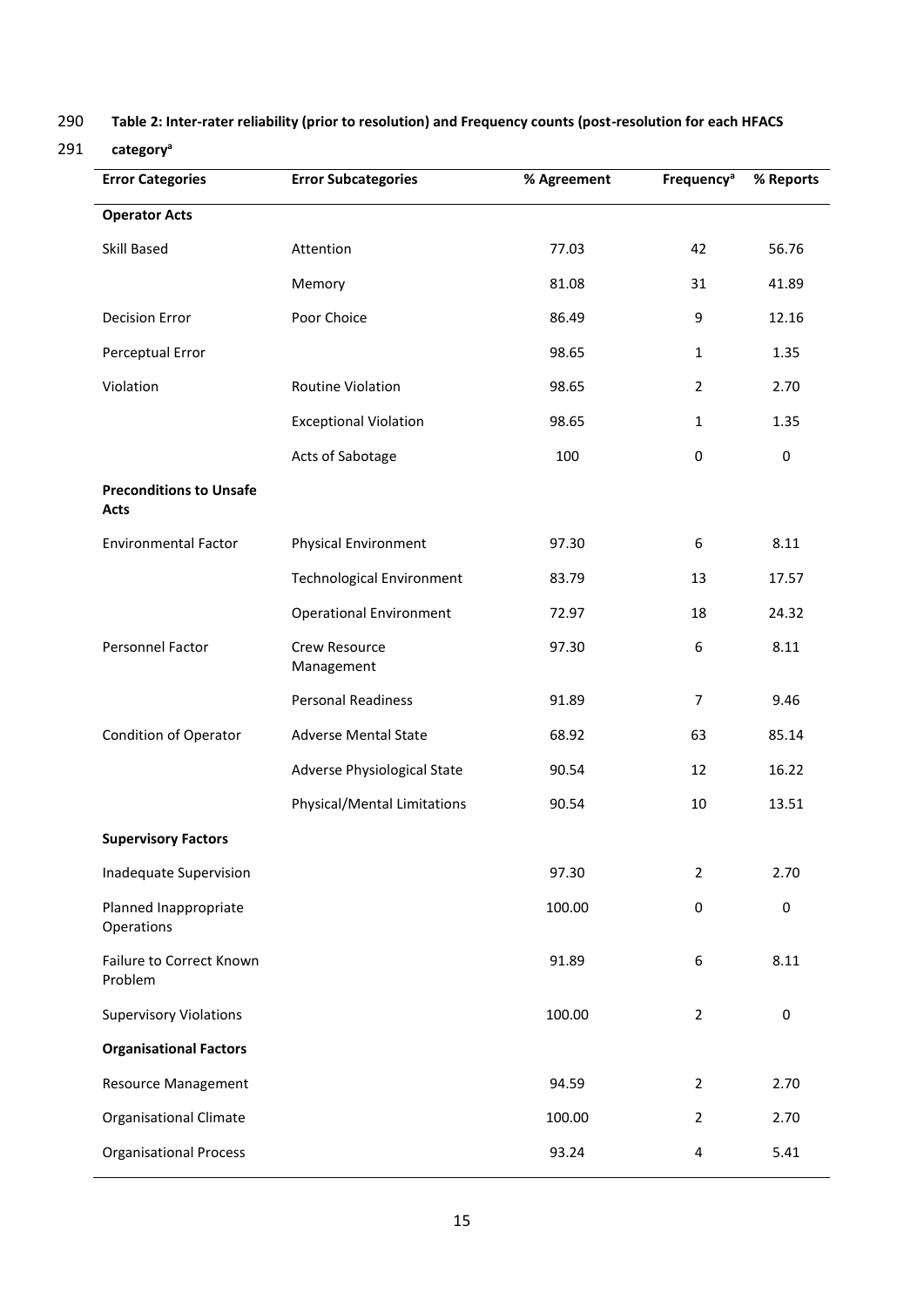| Organisational Violations | 100.00 |  |
|---------------------------|--------|--|
|                           |        |  |

292 <sup>a</sup> More than one category could be identified at each of the HFACS levels

# **3.2 Can HFACS help us to identify the precursors of minor operational incidents which have the potential to lead to more serious events?**

295 It was possible to code all of the contributing factors using our edited version of HFACS including Operational Environment. The presence of HFACS codes in the 74 incidents is presented in [Table 2.](#page-14-0) A total of 228 contributory factors were identified, with an average of 4.05 factors (SD=1.07) per incident.

 Unsafe acts were identified in all of the reports investigated. The most frequent Level 1 unsafe acts were skill-based errors (87.84%). Of these skill-based errors, the majority involved some type of attentional failure (56.76% incidents) such as failing to notice the status of a signal or getting distracted. 41.89% of the skill based errors involved an issue with memory e.g. forgetting a station stop. A decision error was identified in 12.16% of reports, all of which involved a poor choice e.g. not making any attempt to stop at a station because of weather conditions. Finally, only 4.05% of unsafe acts involved a violation, 2 of which were routine violations e.g. drivers always stopping at a certain incorrect part of a platform to avoid passengers having to walk out in the rain, and one of which was an exceptional violation involving a failure to clarify instructions.

 One or more of the Level 2 preconditions for unsafe acts were evident in almost all incidents investigated, with one exception (a TPWS Activation). Adverse mental state was identified as a precondition in 85.16% incidents. Operational environment (24.32%), technological environment (17.57%), adverse physiological state (16.22%), and physical/mental limitations (13.51%) were all also identified as Level 2 contributory factors in 10 or more incidents. Unlike the pattern for other industries, crew resource management was not a pre-dominant causal factor, and only emerged in 8.11% incidents.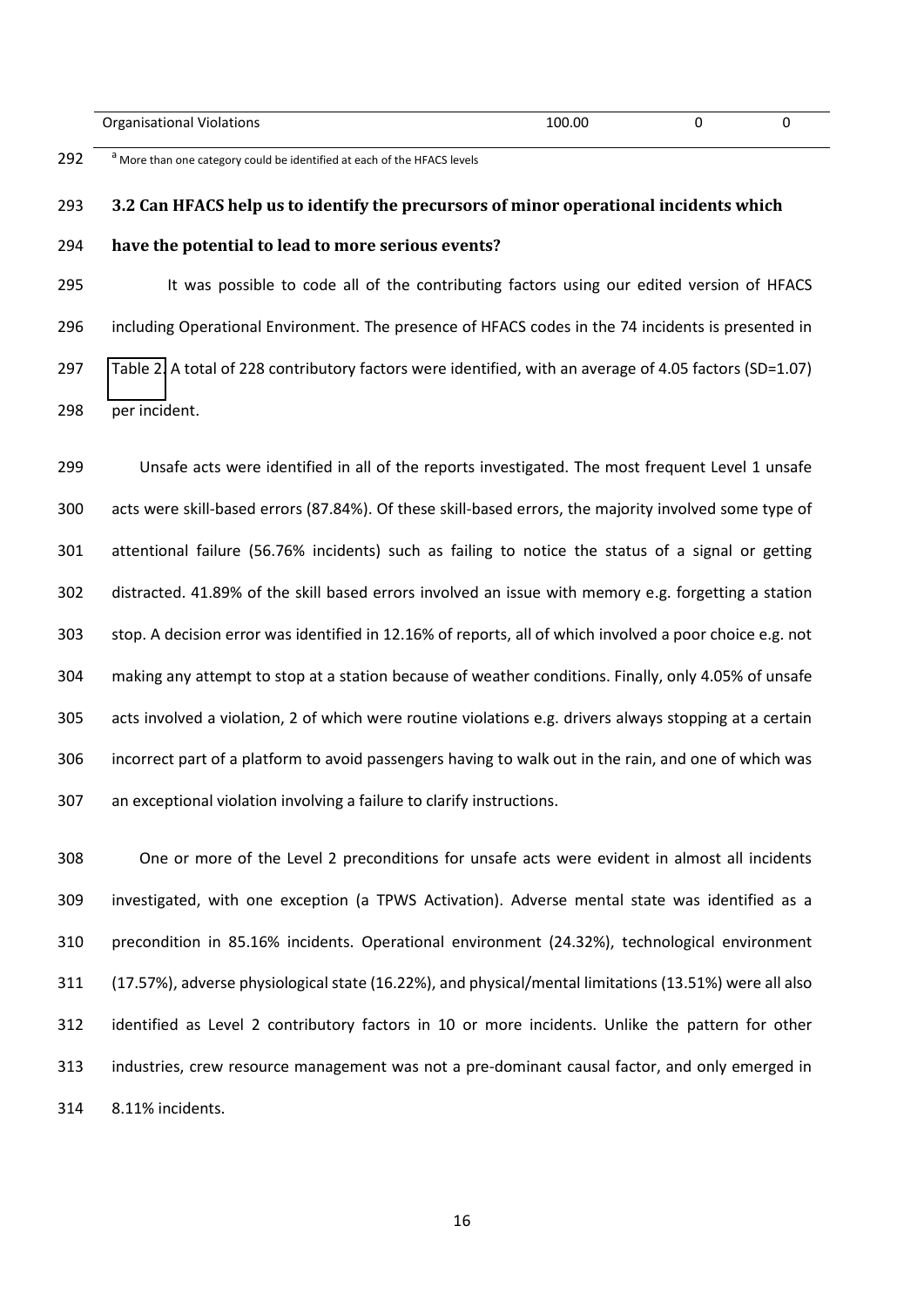<span id="page-17-0"></span> As adverse mental state was deemed to be quite a broad category, and was also the category where the inter-rater reliability was lowest, it was decided to explore the themes which emerged within this category further (se[e Figure 3\)](#page-17-0). Five main themes emerged. The most commonly identified adverse mental state was work-related distraction, which occurred when drivers claimed to have been distracted by thinking about something which had occurred during work hours - including problems in the environment, time pressures, or previous driving patterns. Non-work related distraction occurred when the driver was distracted by thinking about non-work issues e.g. relationship problems. Lapses in concentration occurred when the driver claimed to have stopped concentrating on the task for no particular reason. A preconception refers to situations in which the driver had made an incorrect 324 assumption about what would happen next. Finally, poor attitude - not following procedures correctly to avoid having a fault on record - was identified as contributory factor in one incident. As [Figure 3](#page-17-0)  shows, drivers were considerably more likely to be distracted by work-related issues than non-work related ones. Of the 31 cases in which work-related distraction was identified, environmental issues were also identified in 18 of these reports (58.06%), suggesting a strong link between any unexpected changes to the driving environment and the propensity for the driver to lose focus. The weaker inter- rater reliability of adverse mental state can be accounted for by the fact that one rater was more inclined to only identify the environmental code in these cases, where the other rater selected both categories.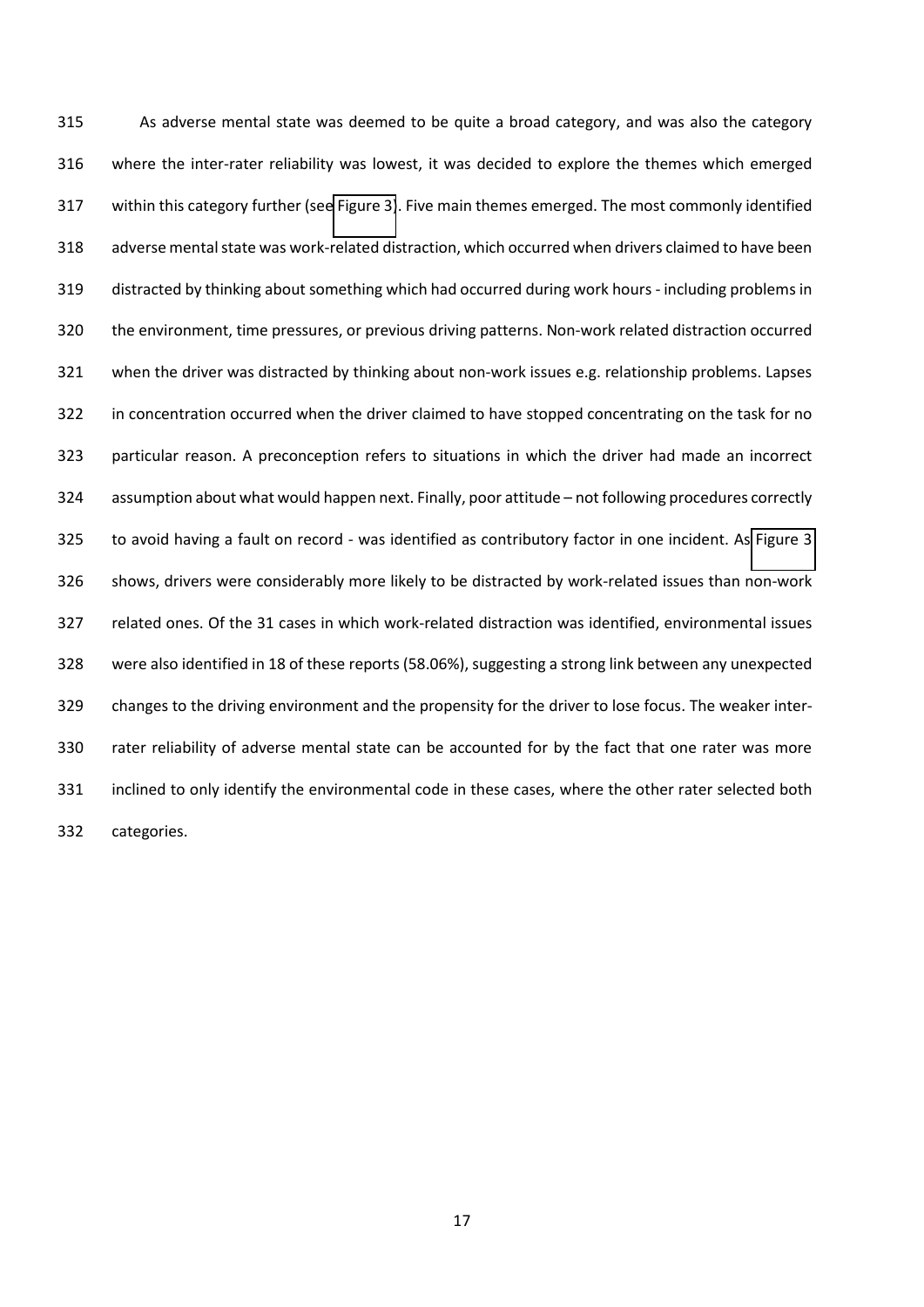<span id="page-18-0"></span>



### 334 **Figure 3: Breakdown of themes emerging in Adverse Mental State category**

 Finally, Level 3 supervisory factors and Level 4 organisational factors were both only identified in 10.81% investigations. Failure to correct a problem (8.11%) was the most common supervisory factor, usually resulting from a failure to implement development changes identified in previous incidents. The most common Organisational Factor was organisational process (5.41%), usually arising from poor practice and procedures.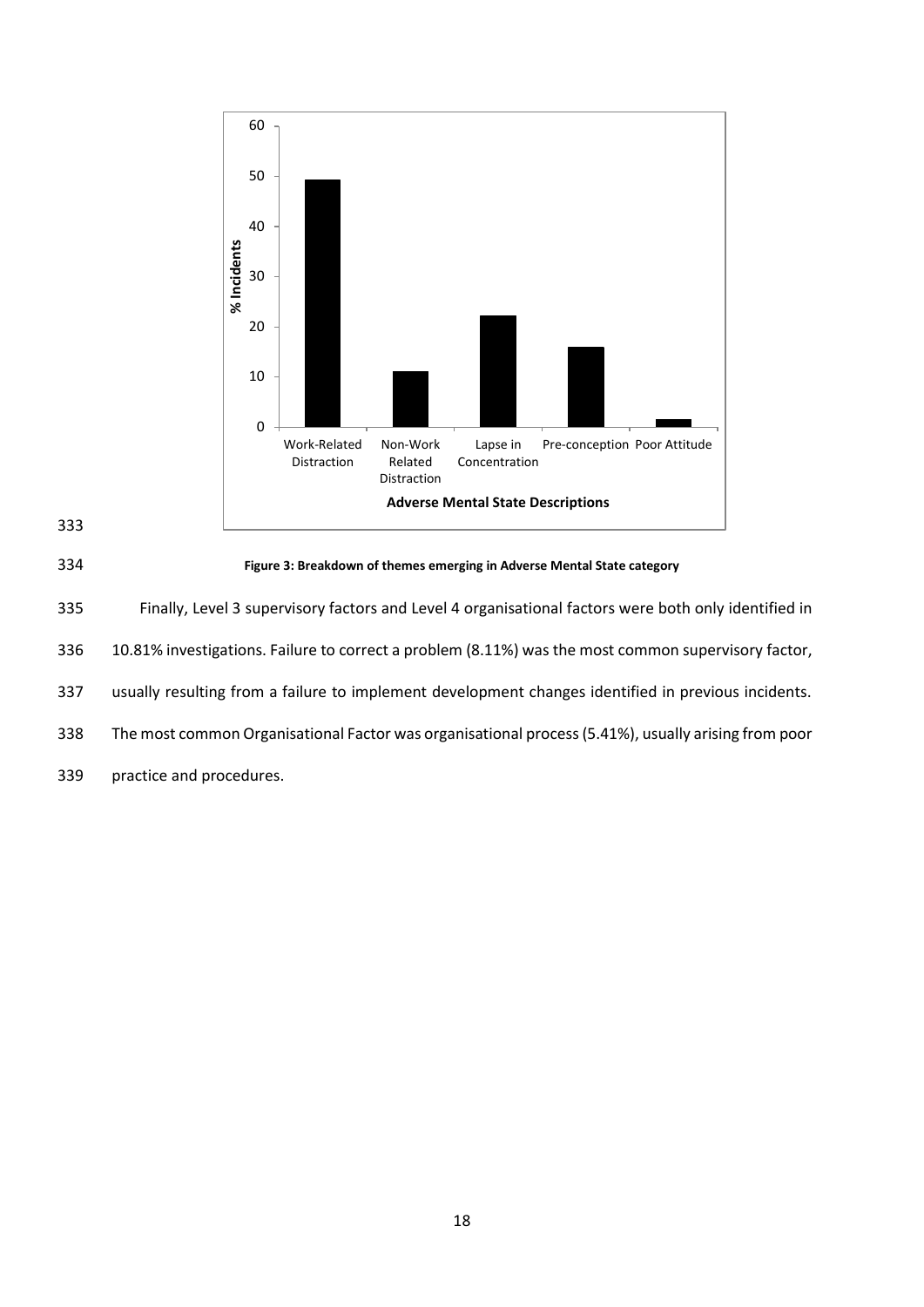# 340 **3.3 Are there any differences in the causation paths of different types of incident?**

<span id="page-19-0"></span>

| <b>Error Categories</b>                       | Error<br><b>Subcategories</b>           | % Cat A<br><b>SPAD</b> | % Fail to<br>Call | % Station<br>Overrun | % Stop<br><b>Short</b> | % TPWS<br><b>Activation</b> |
|-----------------------------------------------|-----------------------------------------|------------------------|-------------------|----------------------|------------------------|-----------------------------|
| <b>Operator Acts</b>                          |                                         |                        |                   |                      |                        |                             |
| Skill Based                                   | Attention                               | 95.24                  | 26.67             | 42.11                | 20.00                  | 88.89                       |
|                                               | Memory                                  | 9.52                   | 86.67             | 63.16                | 30.00                  | $\boldsymbol{0}$            |
| <b>Decision Error</b>                         | Poor Choice                             | 4.76                   | 13.33             | 5.26                 | 40.00                  | 11.11                       |
| Perceptual Error                              |                                         | 4.76                   | $\pmb{0}$         | $\pmb{0}$            | $\pmb{0}$              | $\pmb{0}$                   |
| Violation                                     | Routine<br>Violation                    | 4.76                   | 0                 | 0                    | 10.00                  | 0                           |
|                                               | Exceptional<br>Violation                | 4.76                   | $\pmb{0}$         | $\pmb{0}$            | $\pmb{0}$              | 0                           |
| <b>Preconditions to</b><br><b>Unsafe Acts</b> |                                         |                        |                   |                      |                        |                             |
| <b>Environmental Factor</b>                   | Physical<br>Environment                 | 4.76                   | 13.33             | 5.26                 | $\pmb{0}$              | 22.22                       |
|                                               | Technological<br>Environment            | 23.98                  | 13.33             | 15.79                | 30.00                  | 0                           |
|                                               | Operational<br>Environment              | 47.61                  | 33.33             | 5.26                 | 20.00                  | 0                           |
| Personnel Factor                              | Crew Resource<br>Management             | 14.29                  | 13.33             | 5.26                 | $\pmb{0}$              | $\pmb{0}$                   |
|                                               | Personal<br>Readiness                   | 14.29                  | $\mathbf 0$       | 15.79                | $\boldsymbol{0}$       | 11.11                       |
| Condition of Operator                         | <b>Adverse Mental</b><br>State          | 85.71                  | 93.33             | 94.74                | 70.00                  | 66.67                       |
|                                               | Adverse<br>Physiological                | 9.52                   | 6.67              | 26.31                | 10.00                  | 33.33                       |
|                                               | State<br>Physical/Mental<br>Limitations | 19.05                  | 6.67              | 5.26                 | 30.00                  | 11.11                       |
| <b>Supervisory Factors</b>                    |                                         |                        |                   |                      |                        |                             |
| Inadequate<br>Supervision                     |                                         | 4.76                   | $\pmb{0}$         | $\boldsymbol{0}$     | $\pmb{0}$              | 11.11                       |
| Planned Inappropriate<br>Operations           |                                         | $\boldsymbol{0}$       | 0                 | 0                    | 0                      | 0                           |
| <b>Failure to Correct</b><br>Known Problem    |                                         | 19.05                  | 0                 | 0                    | 20.00                  | $\boldsymbol{0}$            |
| <b>Supervisory Violations</b>                 |                                         | $\boldsymbol{0}$       | $\pmb{0}$         | $\pmb{0}$            | 0                      | $\boldsymbol{0}$            |
| <b>Organisational Factors</b>                 |                                         |                        |                   |                      |                        |                             |
| <b>Resource Management</b>                    |                                         | 9.52                   | 0                 | $\pmb{0}$            | 0                      | 0                           |
| <b>Organisational Climate</b>                 |                                         | $\pmb{0}$              | 0                 | 10.52                | 0                      | 0                           |
| <b>Organisational Process</b>                 |                                         | 4.76                   | 0                 | 5.26                 | 10.00                  | 11.11                       |
| Organisational<br>Violations                  |                                         | $\boldsymbol{0}$       | 0                 | $\pmb{0}$            | $\pmb{0}$              | $\pmb{0}$                   |

# 341 **Table 3: Frequency counts across Incident Types for each HFACS category**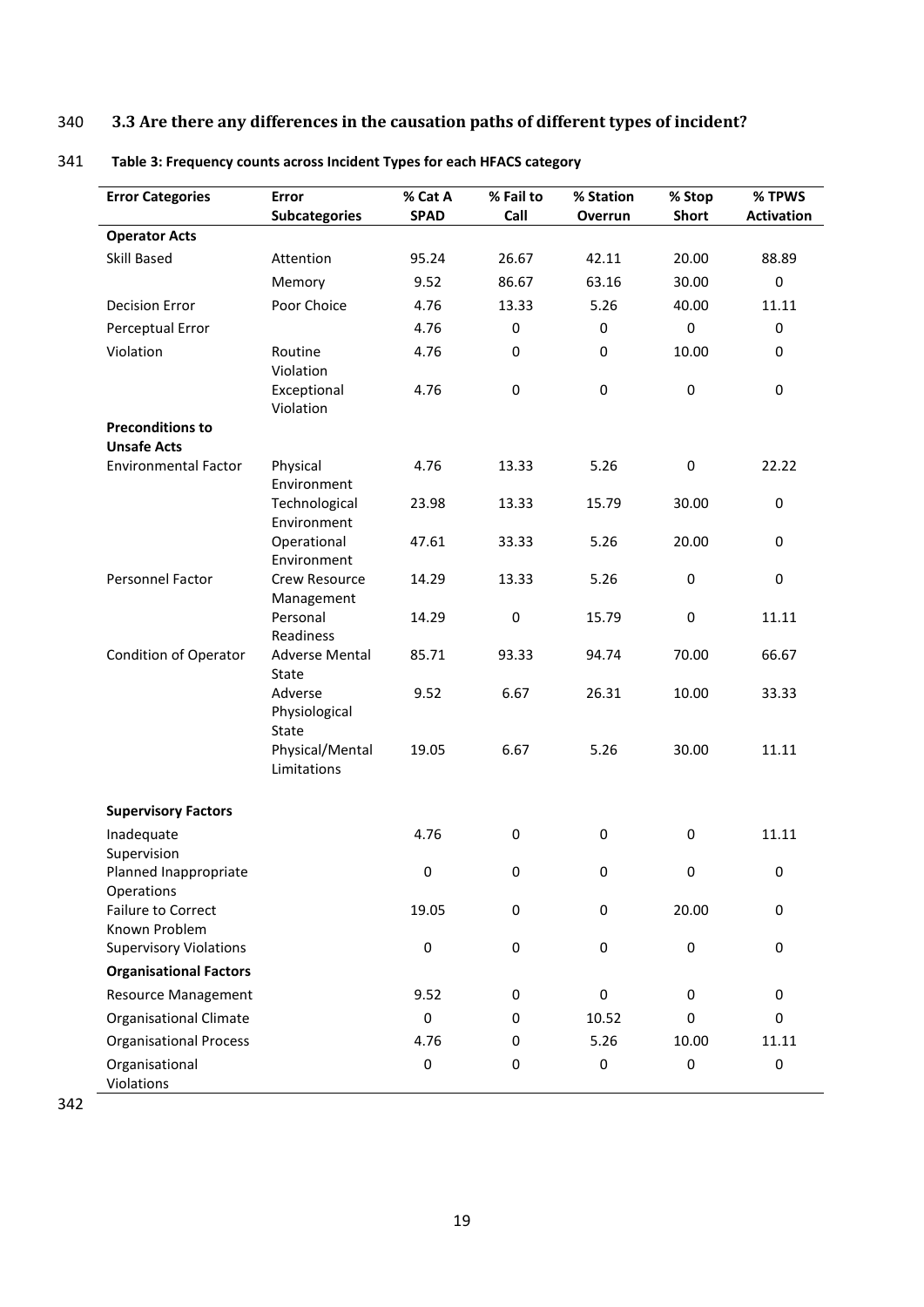[Table 3](#page-18-0) shows that there was a difference in the pattern of contributory factors for each of the five incident types. In order to determine where significant differences between the groups emerged a series of chi-square analyses were conducted. Three of these relationships reached significance and these are explored further in [Table 4](#page-19-0) and [Figure 4.](#page-20-0)

| <b>Incident Type</b>   |                  | <b>Attention Error</b>         | <b>Memory Error</b>            | <b>Operational Environment</b> |
|------------------------|------------------|--------------------------------|--------------------------------|--------------------------------|
|                        |                  | $\chi^2$ =28.26 (df=4) p<0.001 | $\chi^2$ =31.05, df=4, p<0.001 | $x^2$ =13.79 (df=4), p<0.01    |
| Category A SPAD        | Observed         | 20                             | 2                              | 10                             |
|                        | Expected         | 12.1                           | 8.3                            | 5.2                            |
|                        | ASR <sup>a</sup> | 4.1                            | $-3.4$                         | 2.9                            |
| Fail to Call           | Observed         | 4                              | 12                             | 5                              |
|                        | Expected         | 8.1                            | 5.6                            | 3.5                            |
|                        | ASR <sup>a</sup> | $-2.4$                         | 3.9                            | 1.1                            |
| <b>Station Overrun</b> | Observed         | 8                              | 12                             | 1                              |
|                        | Expected         | 10.9                           | 7.5                            | 4.7                            |
|                        | ASR <sup>a</sup> | $-1.6$                         | 2.4                            | $-2.3$                         |
| <b>Stop Short</b>      | Observed         | 2                              | 3                              | 2                              |
|                        | Expected         | 5.8                            | 4.0                            | 2.5                            |
|                        | ASR <sup>a</sup> | $-2.6$                         | $-0.7$                         | $-0.4$                         |
| <b>TPWS Activation</b> | Observed         | 8                              | 0                              | 0                              |
|                        | Expected         | 5.2                            | 3.6                            | 2.2                            |
|                        | ASR <sup>a</sup> | 2.0                            | $-2.6$                         | $-1.8$                         |

347 **Table 4: Significant associations between HFACS categories and incident type** 

<span id="page-20-0"></span> $348$  <sup>a</sup>ASR = adjusted standardized residual

 At level 1 of the HFACS framework, attention and memory errors were both significantly associated with incident type. For Category A SPADs (ASR=4.1) and TPWS Activations (ASR=2.0), attentional errors were over-represented. However for Fail to Call (ASR=3.9) and Station Overrun incidents (ASR=2.4), memory errors were over-represented. This suggests that attention and memory errors lead to different outcomes, and thus different initiatives will have to be taken to address each incident type.

 At level 2 of the HFACS framework, operational environment was the only variable to be significantly associated with incident type. This category was significantly over-represented in Category A SPADs (ASR=2.9). This suggests that Category A SPADs are more likely to occur after some change in the operational environment.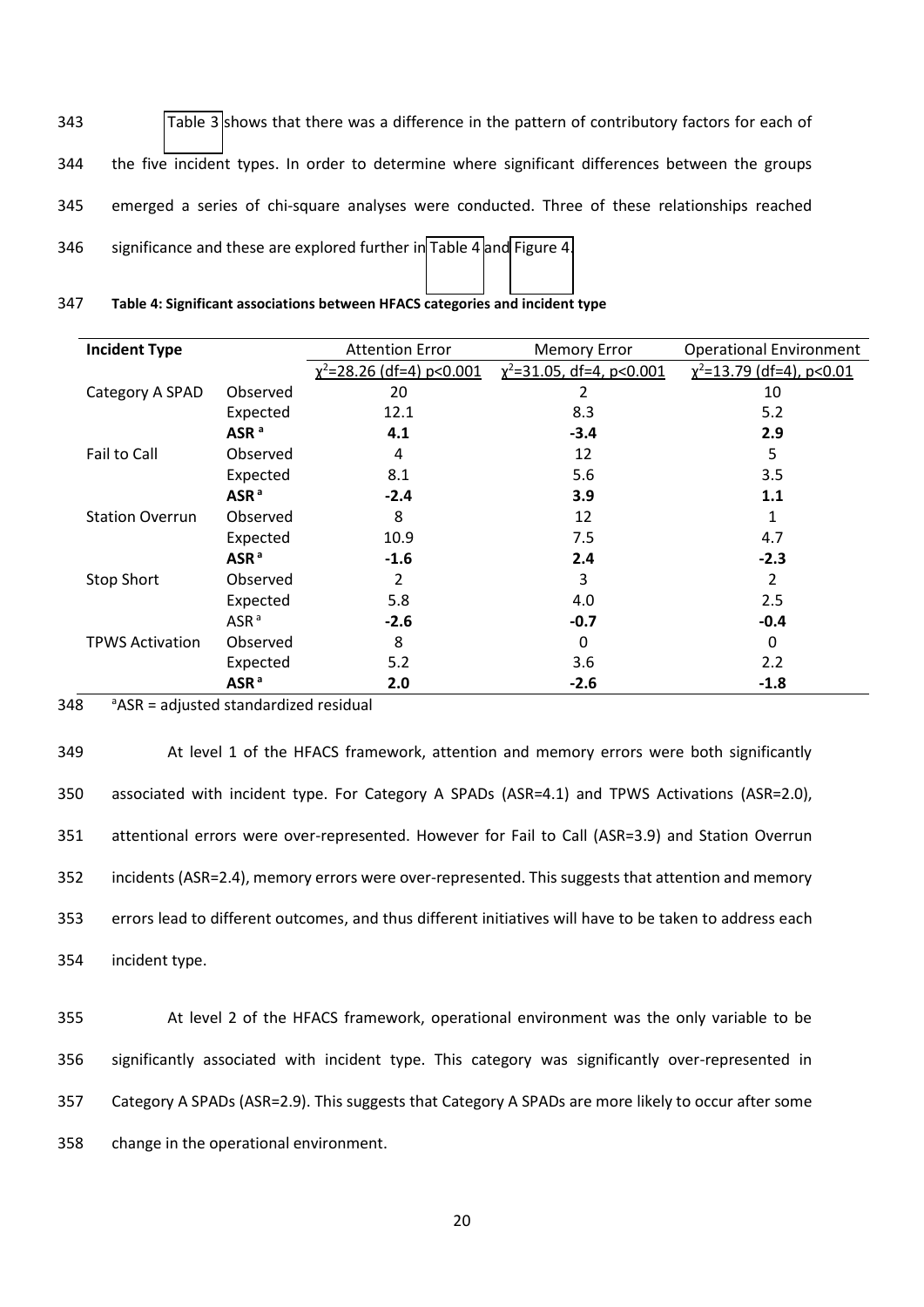



# **4. Discussion**

 The aim of the study was to examine the active and latent causal factors of minor safety of the line incidents, using the HFACS methodology, and one purpose of the research was to understand the utility of HFACS for the task at hand. A number of specific research questions were outlined, which are addressed below.

# **4.1 Can HFACS help us to identify the precursors of minor operational incidents?**

 74 minor incident investigations were analysed using HFACS to identify the factors which contribute to the occurrence of these types of events. In total, 228 contributory factors were identified and classified from the reports. The findings provide some initial evidence that the pattern of 371 contributory factors for minor incidents is similar to that identified in more serious incidents (e.g. Baysari et al., 2008, Read et al., 2012), at least in terms of the Level 1 and Level 2 contributory factors.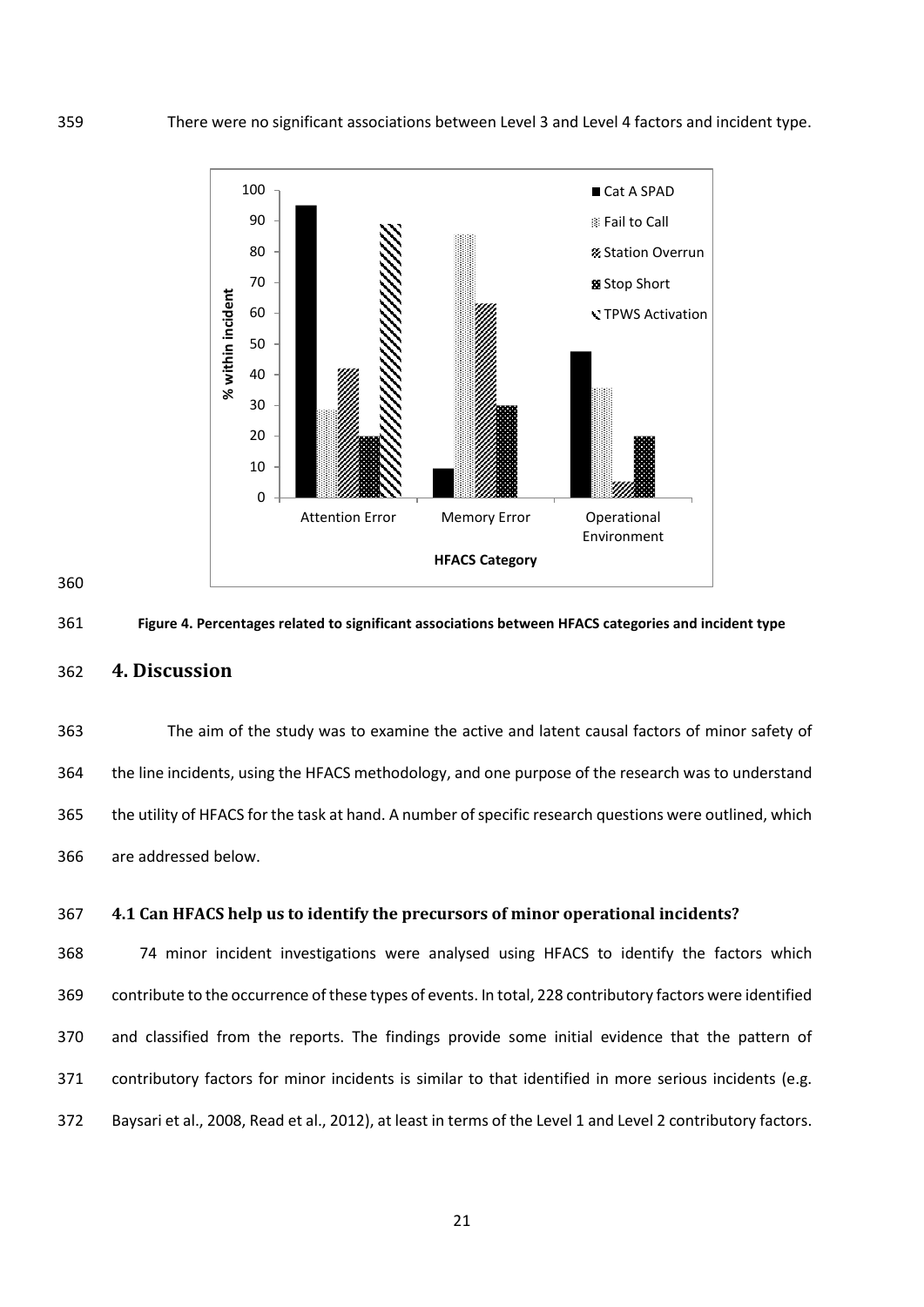Consistent with previous research in both rail (Baysari et al., 2008, Reinach & Viale, 2006) and 374 other sectors (e.g. ElBardissi et al., 2007; Lenné et al., 2012; Li & Harris), skill-based errors emerged as the most common contributory factor at Level 1, with more attentional than memory errors arising. However, unlike previous studies, very few violations occurred, with only 2 routine violations and 1 exceptional violation identified. This suggests that minor incidents are more likely to be caused by an error or mistake than by a deliberate breach of rules. Adverse mental state was the most common Level 2 category, followed by operational environment, technological environment, and adverse physiological state. Baysari et al. (2008) also identified adverse mental state as the most common precondition and, indeed, adverse mental state and environmental factors consistently emerge as strong contributory factors across a range of sectors, although the order of importance may vary (e.g. 383 Li & Harris, 2006; Shappell et al., 2007, Lenné et al., 2012). However, in both aviation and medicine, Crew Resource Management (CRM) also emerges as a common contributory factor (e.g. ElBardissi et al., 2007; Li et al., 2008; Shappell et al., 2007), which was not identified in this study. This is most likely a result of the more solitary nature of the train driver role compared to that of an airline pilot or medical surgeon.

 Adverse mental state was the most commonly identified category across all of the incidents investigated. As it is quite a broad category, a deeper analysis was deemed necessary and it was, therefore, further broken down into 5 main themes. This analysis showed that distraction due to work- related issues was the single biggest contributory factor. Some caution should be taken in interpreting this result, as this finding arises from self-report aspects of the report and it is possible that drivers were unable to accurately remember, or chose to misrepresent what they had been thinking about prior to an incident. However, the fact that environmental factors, in particular operational environment, were also identified as a causal factor in over half of the reports suggests that work-related distraction is a real issue in incident causation.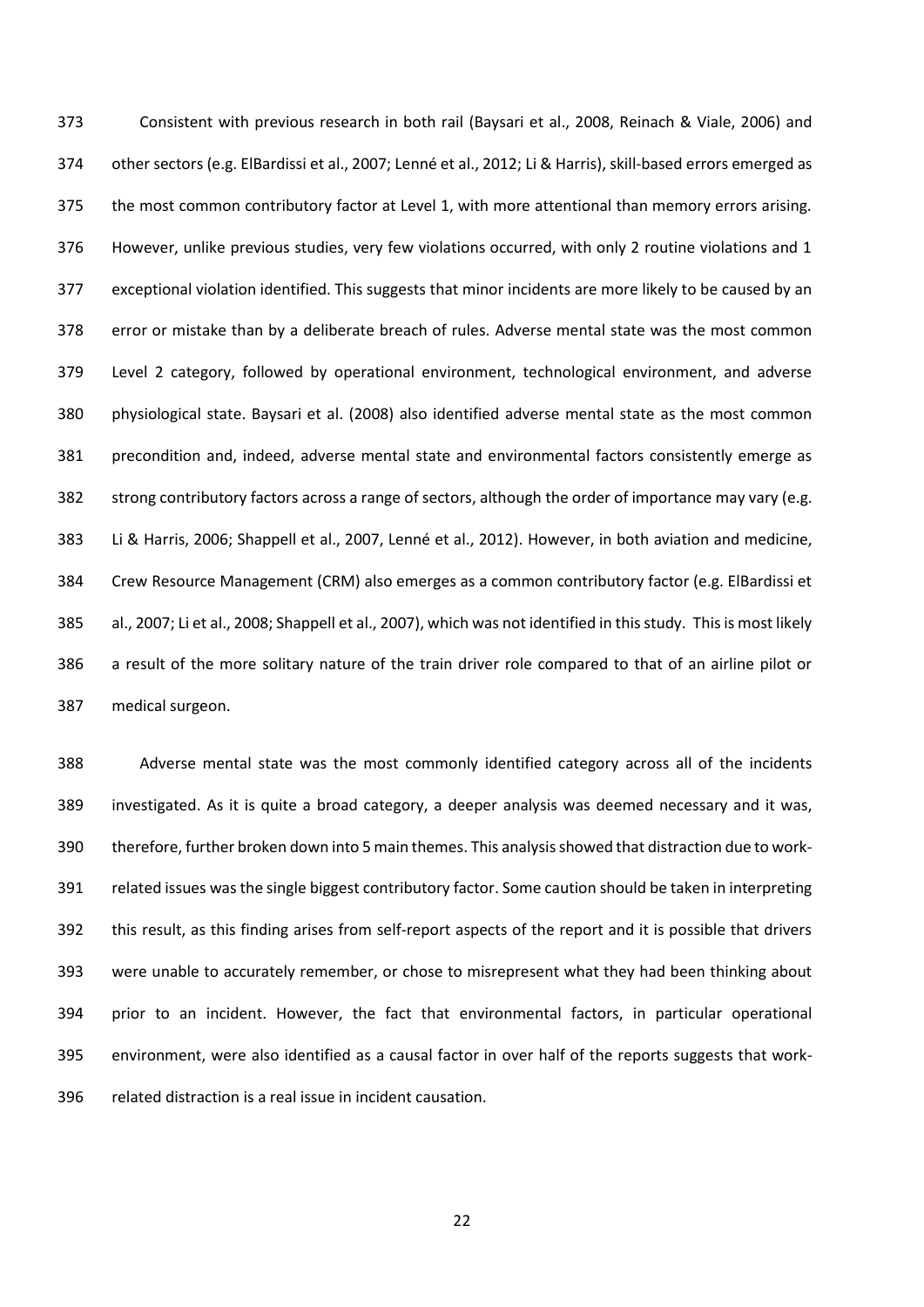Linked to this, one of the key findings of this study was the importance of the operational environment. The items in this category were environmental factors that were not overtly physical (e.g. weather) or technical (e.g. faulty equipment), but altered driving conditions based on operational circumstances - such as other late running trains in the area causing the incident-involved train to run on cautionary signals, or a temporary change to the station calling pattern. While these situations are 402 well within the driver's required competency, they were a deviation from planned or routine action. Cognitively, changes to the operational environment create a situation where the driver moves from a skill-based, proactive feedforward mode of control (Rasmussen, 1983; Hollnagel and Woods, 2005), to a more rule-based, and cognitively effortful (and error prone), reactive mode of control. To amplify 406 the risk, this change of mode takes place just at that point where the driver is likely to be late or trying to preserve tight performance allowances in the timetable. Thus, they have the paradox of needing to work faster at a time when the environment demands, cognitively, that they take longer. Baysari et 409 al.'s (2008) analysis of Australian railway incidents identified a similar issue, and they advocated the 410 creation of an extra category of Task Factors at the preconditions for unsafe acts level - many of the factors they identified could also be considered as part of the Operational Environment.

 The problems identified in these analyses are not unique to the rail industry, and indeed similar incidents can easily be identified in other industries. For example, in aviation a flight path may have 414 to be changed at short notice, or in medicine a routine operation may become more complex due to unforeseeable complications. Thus, the addition of the category of Operational Environment to HFACS would provide an additional opportunity to understand the impact of alterations to planned routine on the propensity for incidents to occur.

 On the whole, these results highlight the potential power of minor incidents to provide valuable insights into common causal factors, at least at the unsafe acts and preconditions levels, and to reinforce some of the similarities (importance of skill-based error, and adverse mental state) and differences (few violations, increased emphasis on context including operational environment,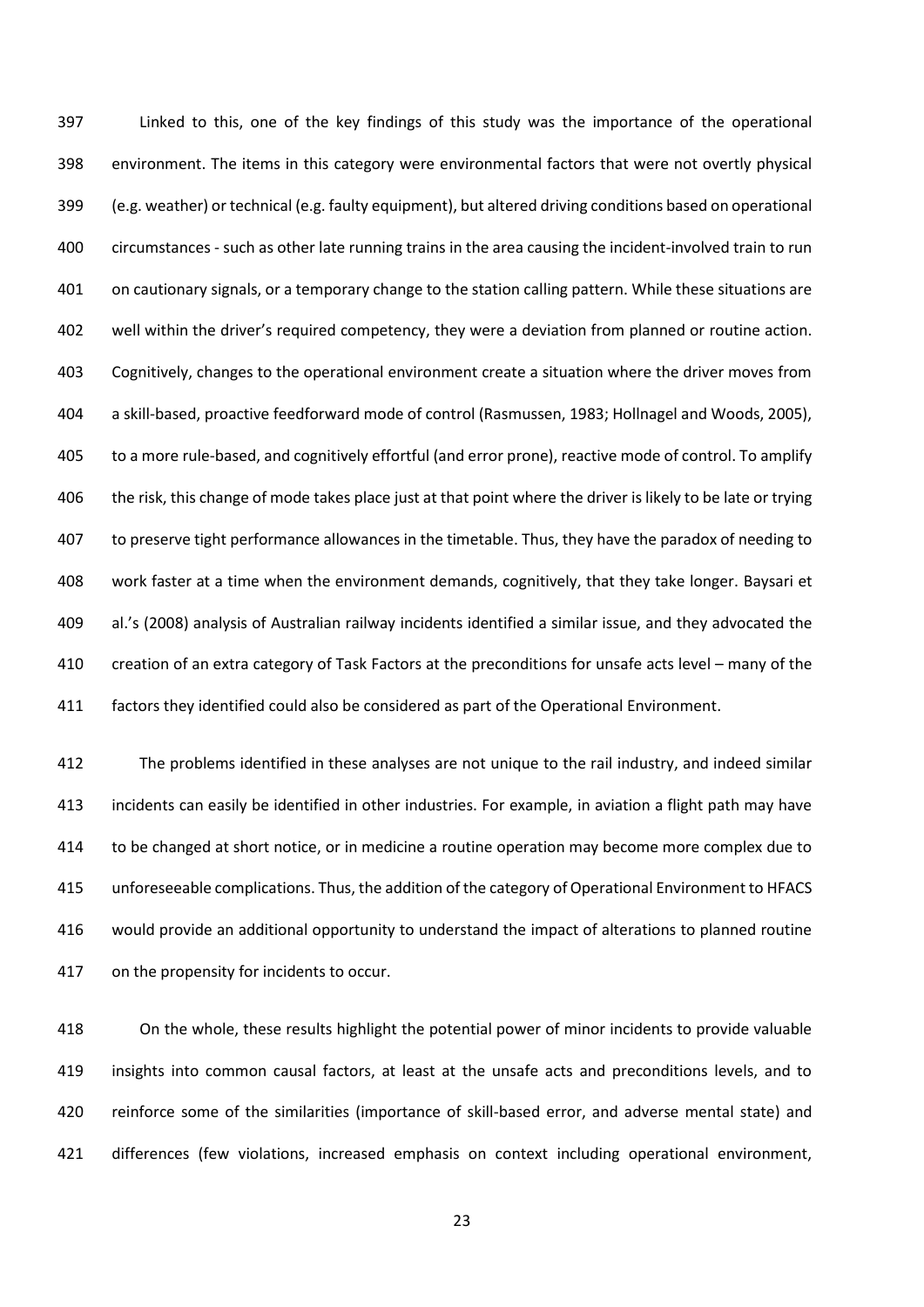reduced emphasis on CRM) between train driving and other domains. This highlights that a simple transfer of initiatives, such as training programmes, from other domains (e.g. aviation) into train driving is not always appropriate, and indicates where adaption (e.g. an emphasis on attentional over CRM-type support) is required.

### **4.2 Are there any differences in the causation paths of different types of incident e.g.**

### **SPAD vs station overrun.**

 Although Li et al. (2013) had compared contributory factors across aircraft type, pilot rank, and flight phase; this is the first study to investigate the causes of specific incident types within a single study. Our results indicate that different types of railway incidents appear to have different causal pathways, at least in terms of the factors immediately preceding the incident. Of particular interest is 432 the fact that any change in the Operational Environment e.g. a change in diagrammed stops, an unusual sequence of restrictive aspects; was found to be significantly linked to the occurrence of a SPAD. Although the SPAD investigations included in this study were relatively minor events with no major repercussions, similar circumstances have been identified in more serious incidents. As far back as 1997, a study of over 100 Australian railway incidents identified that the expectation of a green signal was one of the most common skill-based errors contributing to drivers passing a red signal (Edkins & Pollock, 1997), and recent major incident investigations have re-iterated this finding (e.g. RAIB, 2014). Similarly, Rjabovs and Palacin (2016) found that unfamiliar tasks and locations may play a role in safety of the line incidents in a metro environment. In our paper it may not be that the location was unfamiliar as such, but that the conditions in which the location was experienced may be unfamiliar or, at least, a divergence from the norm. This highlights the importance of providing additional support to drivers in situations which are more cognitively effortful, suggesting that interventions which specifically address the methods of communicating and alerting drivers to areas 445 of importance during changes to the operational environment could be successful in reducing the occurrence of SPADs.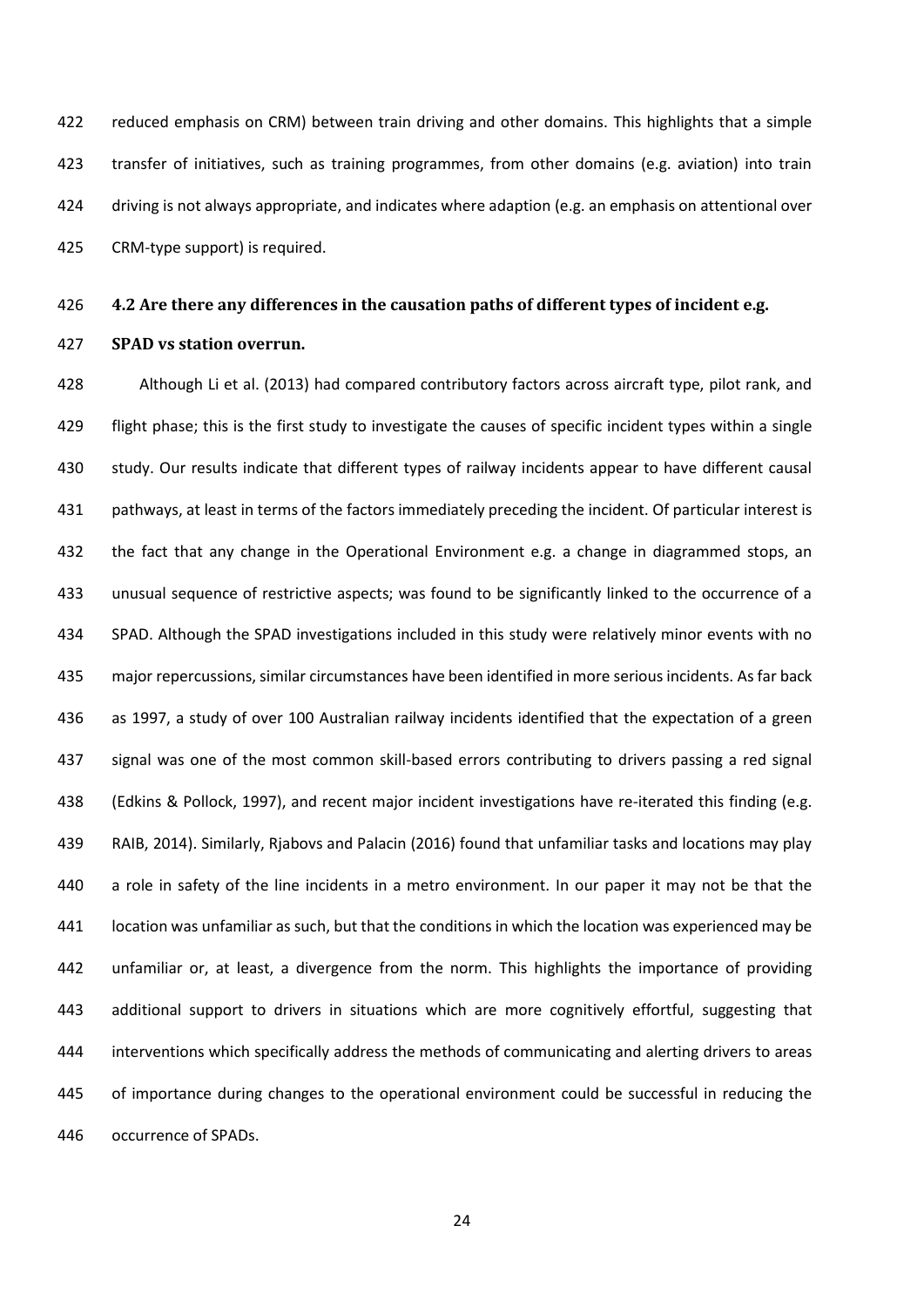In addition, it appears that Category A SPADs and TPWS activations (which have the capacity to escalate to become a SPAD) were both more likely to be caused by an attentional failure, while Fail to Call and Station Overrun incidents were more likely to be caused by a memory failure. The fact that different causal paths are emerging suggests that companies need to take different approaches to how they address these incidents and, in some cases, technical solutions will be required, similar to 452 the ones reported by Basacik and Gibson (2015) for wrong side door openings. Read, Lenné, and Moss (2012) found that task demand factors (e.g. high workload, distraction) were significantly associated with skill-based errors in Australian rail accidents. We have further broken this down to show how the impacts of different types of skill-based error (i.e. memory versus attention) can vary, suggesting that safety interventions need to be carefully targeted to maximise their benefits. For example, technical systems to more clearly alert drivers of diagrammed station stops may be beneficial in preventing Fail to Call and Station Overrun incidents, whereas improving communication of the likely risk areas during non-routine running may reduce the risk of a SPAD.

# **4.3 What is the breakdown of active and latent factors that contribute to this type of**

# **incident, and does this vary across incident types?**

 Active factors dominated the causes identified from the incident analysis. Due to the small number of organisational and supervisory factors identified, it was impossible to identify any causal paths originating at these levels. In addition, some of the reports around TPWS activations, Stop Short, and Fail to Call incidents were of a low quality containing minimal information, which was usually 466 related solely to driver error – no Supervisory or Organisational Factors were identified in any of the Fail to Call reports. In these reports it was often quite difficult to build a picture of the events which led up to the incident. Although, these incidents are often seen as quite minor, and companies have to make trade-offs in terms of the costs associated with detailed investigations; being able to address 470 the causes of these minor incidents and eliminate them is likely to significantly reduce the risk of a more serious incident occurring (Wright & van der Schaaf, 2004), and result in greater savings in the long run. The fact that it was possible to identify differences in causal pathways from even basic quality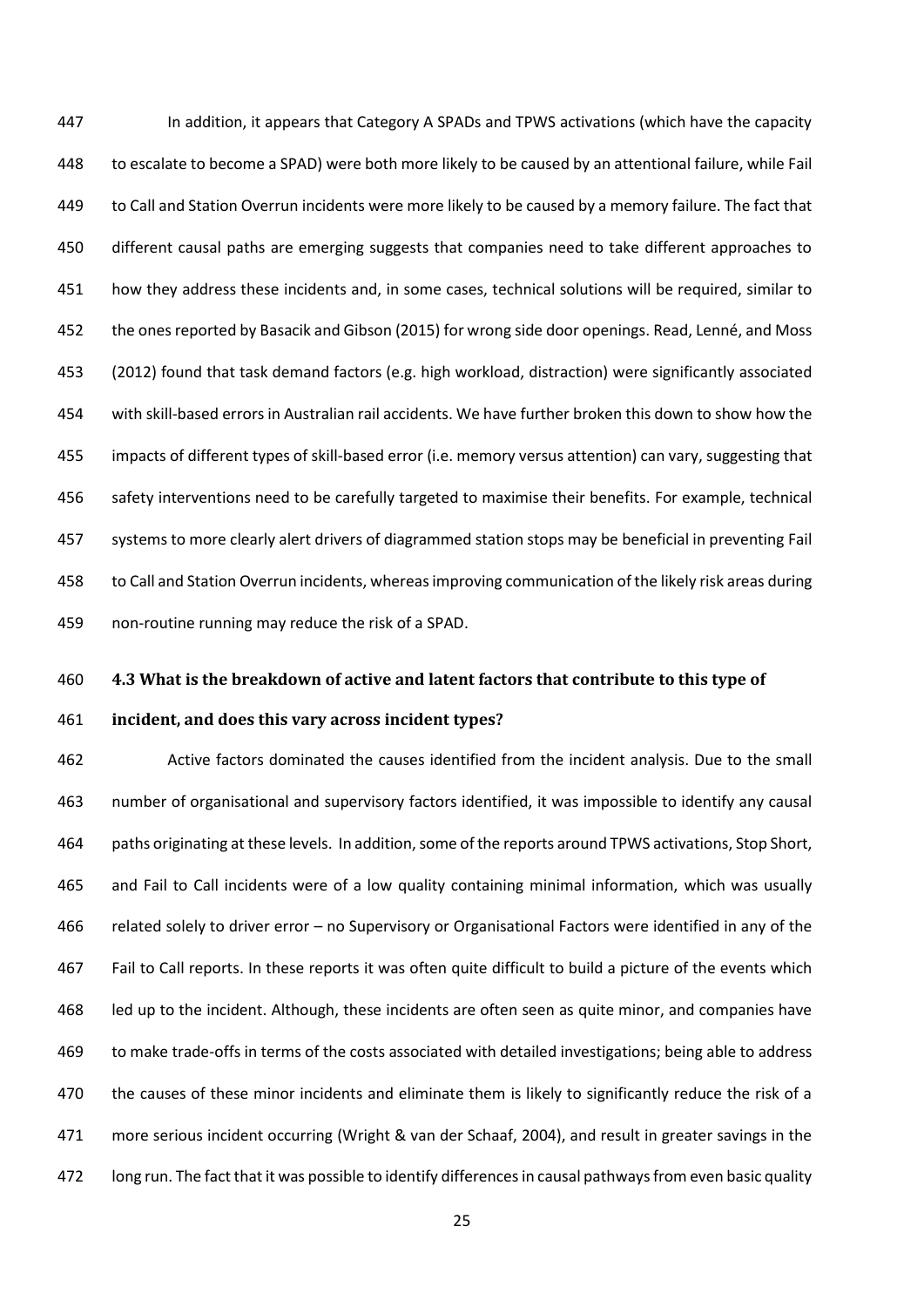minor investigations provides evidence of the importance of using minor events and near misses to further our understanding of how safety systems can be improved.

 It is important to note, however, that even in reports with extensive data e.g. for SPADs or Station Overruns, there were still few references to organisational and supervisory issues, and many that were identified were cases where a driver had not yet completed relevant training after a prior incident 478 (classified as 'Failure to correct known problem'). This indicates an issue with the focus of reporting, discussed next. Certainly, the perception of driver error as captured in the reports is that the issues lie 480 in active factors, and this reinforced by train operating companies' interest in Non-Technical Skills programmes.

# **4.4 What is the quality of reporting of minor incidents in the rail industry?**

 Building on the point above, one of the questions entering into this study was whether reports contained enough detail to identify issues arising at the supervisory, organizational and regulatory levels. In practice the number of examples of this kind of factors in the data were few and far between. This is one of the major drawbacks of using HFACS as a tool to investigate more minor accidents, as several studies have found that systems approaches are hugely dependent on the quality of the data 488 provided (e.g. Lenné et al., 2012). The majority of the investigations reported in this study were carried out by front-line supervisors rather than dedicated accident investigators, and thus it is perhaps unsurprising that these supervisors might be reluctant to find fault with themselves and, in many cases, their employers. Research shows that latent errors pose the greatest risk to system safety (Reason, 1990; 1997), and it is a key characteristic that these latent errors are the pre-conditions that enable active errors to occur. It is therefore important that organisations are able to identify these latent errors to mitigate against potentially serious accidents occurring in the future.

 However, it is important not to appear too critical of reporting. Of all 74 reports identified by train operators as being related to human error, all did cover human error and presented issues that fitted naturally within HFACS. None presented information that suggested a significant misclassification of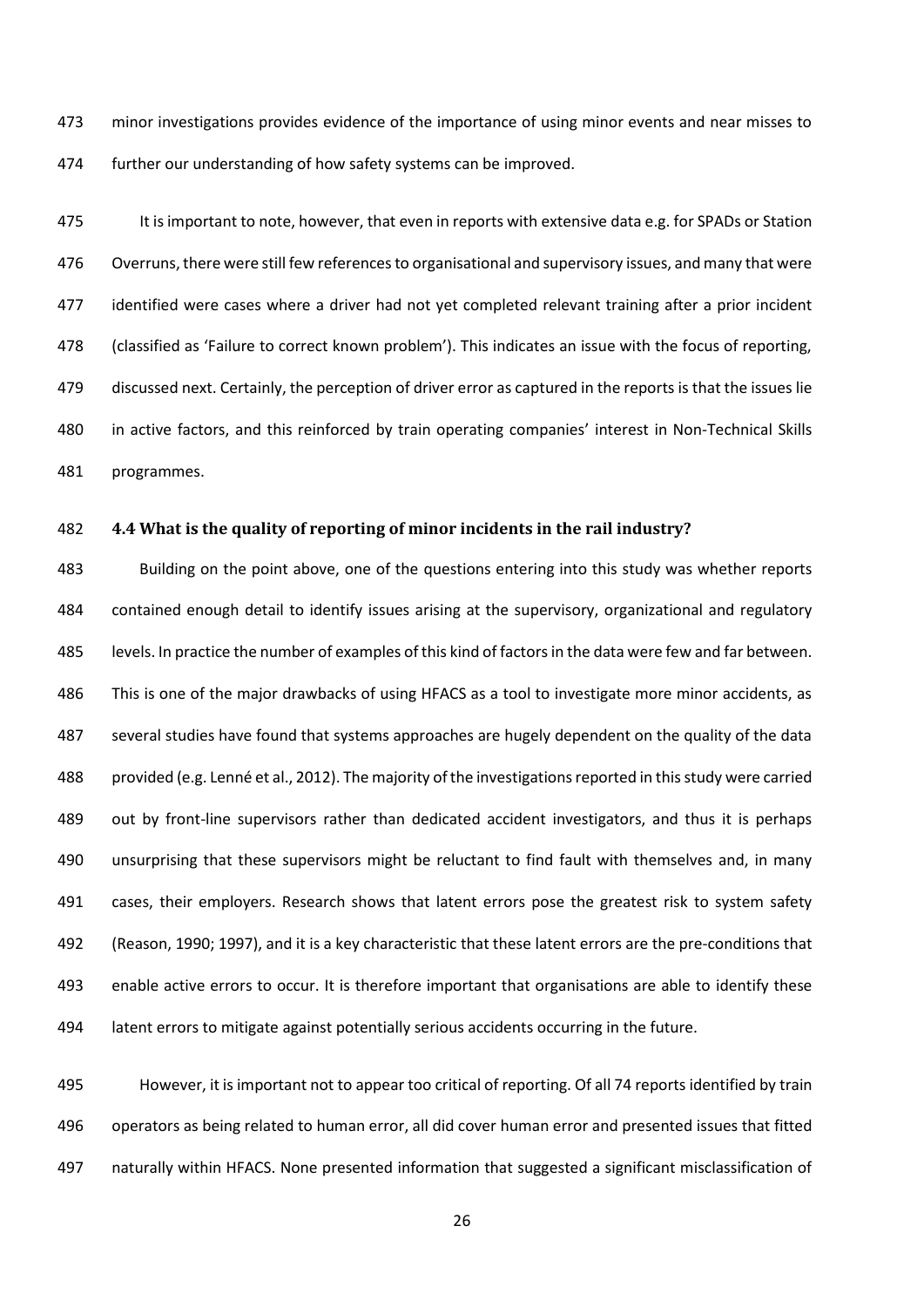the report (e.g. that it was primarily a technical fault). This suggests a good level of understanding of basic human factors within the industry, and further work could help to refine or expand that understanding to seek out more latent factors. Further work to develop investigation and reporting around supervisory, organisation and external factors should not just look to support accident analysis using HFACS. This level of reporting would also help assist in the identification of causes of accident using systems-orientated approaches such as STAMP (Leveson, 2004) and Accimap (Rasmussen, 1997).

# **4.5 How reliably can two independent Human Factors experts code investigation reports using HFACS**

 On the whole, the research team found HFACS to be a straightforward tool to use, although it was not without its flaws. Previous research had identified problems with inter-rater reliability, and difficulties in identifying the level at which factors should be categorised (Olsen, 2011; Olsen & Shorrock, 2010; Baysari et al., 2008). Olsen (2011) investigated the success of air traffic controllers and human factors specialists in applying HFACS consistently and found that neither group achieved acceptable agreement levels between raters. However, this was not a problem in the current study, with inter-rater reliability reaching an acceptable level in all categories other than Adverse Mental State, where it was just below the 70% agreement level advocated. Prior to beginning the coding process, both raters had spent some time agreeing on their interpretation of each of the categories and this may have aided the coding process. Also, all incidents had already been classified by the train operating companies as relating to human error, which again may have reduced some of the scope for variance.

#### **4.6 Limitations**

 A limitation of this study, particularly for TPWS activation and Stop Short events was the lack of data in the reports, and, as noted above, all of the reports lacked information on supervisory and organisational factors. This, coupled with a modest sample size of 74 investigation reports, limits the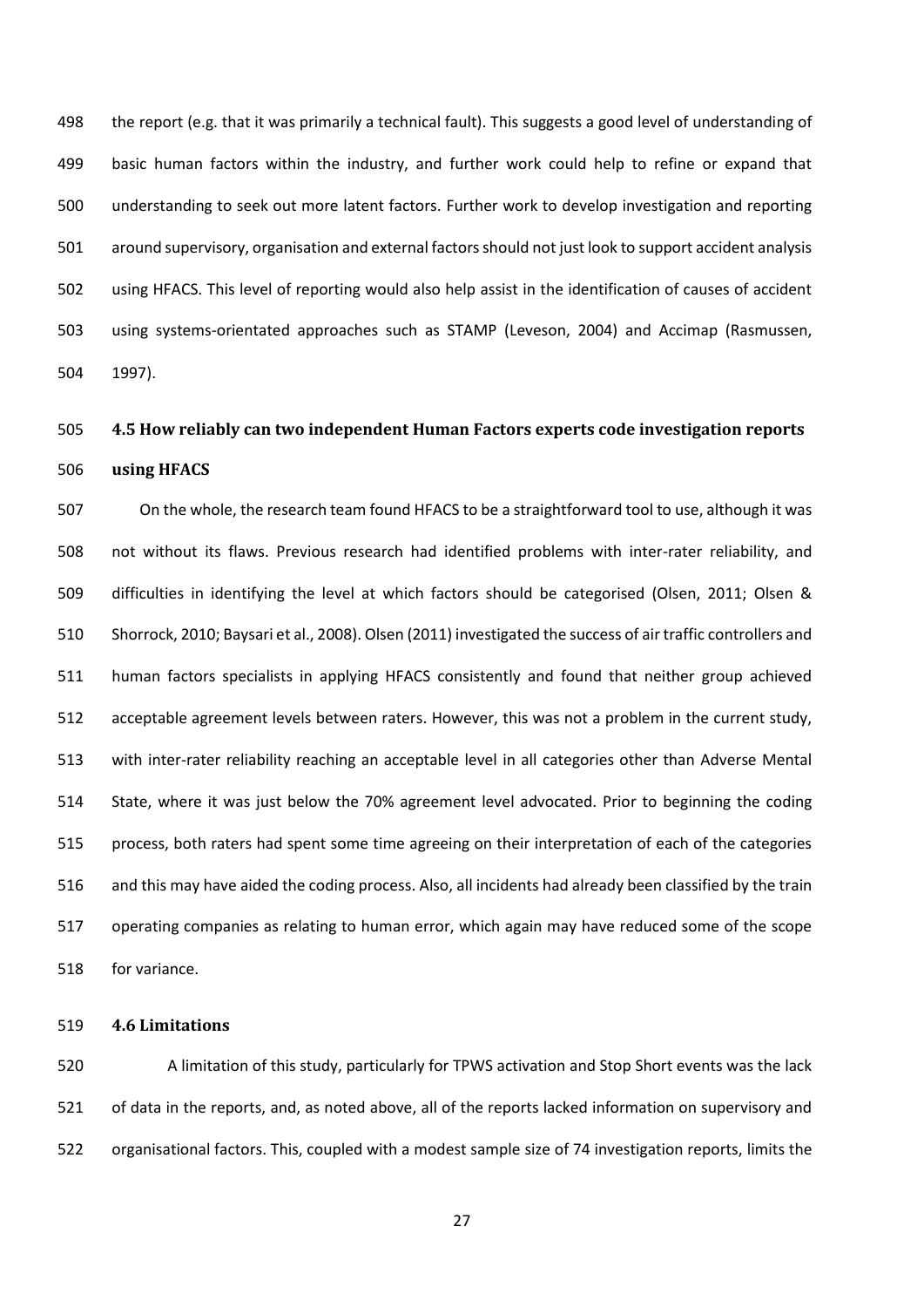depth of conclusions that can be drawn from the reports regarding causal factors. As noted under data quality, a second factor is the potential bias in the reports through the reliance on the skills of the line managers and supervisors as investigators. These investigators could not be assumed to have extensive training or knowledge of Human Factors, and may have a personal relationship with the driver they were interviewing. Thirdly, putting aside the role of the investigator, the drivers were asked to recall their thoughts and mental states at the time of the incident. This is also likely to be biased, and caution must be taken when interpreting any self-report data. A final limitation is that HFACS was the only interpretation tool used in the study. While the aims of the study were practical, rather than a study of methodology, it might be useful to compare different tool outputs e.g. Accimap (Rasmussen, 1997), STAMP (Leveson, 2004), along with the Incident Factor Classification Study which is being adopted in the UK rail section (Gibson et al., 2015).

# **5. Conclusions**

 The current study successfully applies HFACS to provide a retrospective analysis of minor incident investigations in the rail industry. Such examination of minor incidents provides a much wider scope for us to interpret accident causal pathways, as these incidents occur much more frequently than more serious incidents. By highlighting the differences in the causes of different incident types, a greater level of understanding of the mechanisms required to prevent future incidents is achieved.

 Active failures, specifically those related to attention and adverse mental state, dominate the results, suggesting that measures to reduce safety of the line incidents should be targeted at these areas. However, it is important to stress that training approaches should not be the only solution, and more systemic solutions are also required. Currently, supervisory and organisational issues are under- represented in the reports, and therefore more efforts should be made to identify latent factors that might be setting up the preconditions for active failures. Uncovering these latent errors may need rail companies to refine the current approach to minor incident investigation, in order to ensure that all factors can be identified, not only those relating to the competency or attitude of the driver.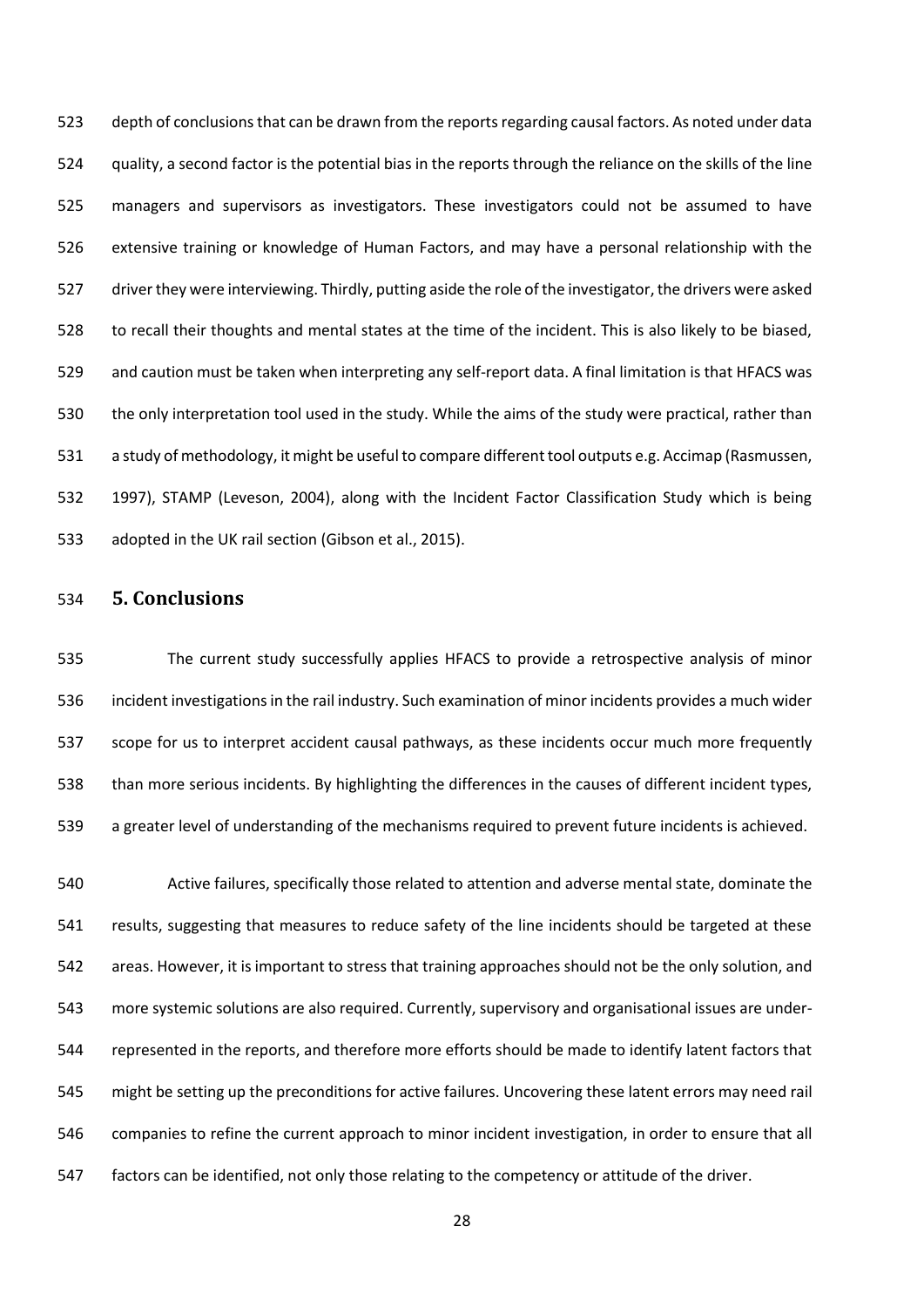Finally, this study has also identified the importance of the operational environment in shaping risk. Gibson et al (2015) put the case that as an aggregate, performance may be approaching a ceiling, and that further investigation is required to target specific locations or circumstances that might lead to error. From this analysis, we argue that operational environment may be one of those factors. To test this, one could compare the risk of SPAD for signals approached at red when operational conditions were out of the norm, from those approached in normal circumstances. If operational environment is a factor, then SPAD risk will be found to be higher. Also, it would also be interesting to investigate whether similar differences emerge in the causal factors of incidents on different types of routes (e.g. high-speed trains versus metro-links).

### **Acknowledgements**

This project was co-funded by Innovate UK, ESRC and EPSRC as a Knowledge Transfer Partnership.

We are also grateful to the UK Train Operating Companies who provided access to and information

about their incident investigation processes, without whom this research would not have been

possible.

# **References**

- Atkins. (2003). Research programme management rail-specific HRA technique for driving tasks user manual. *Rail Safety Standards Board Research Catalogue.*
- Basacik, D. & Gibson, H. (2015) Where is the platform? Wrong side door release at stations. In:
- Sharples, S., Shorrock, S. and Waterson, P. (Eds) Contemporary Ergonomics and Human Factors
- 2015, *Proceedings of the International Conference on Ergonomics & Human Factors 2015*, Daventry,
- Northamptonshire, UK, 13-16 April 2015. London: Taylor and Francis.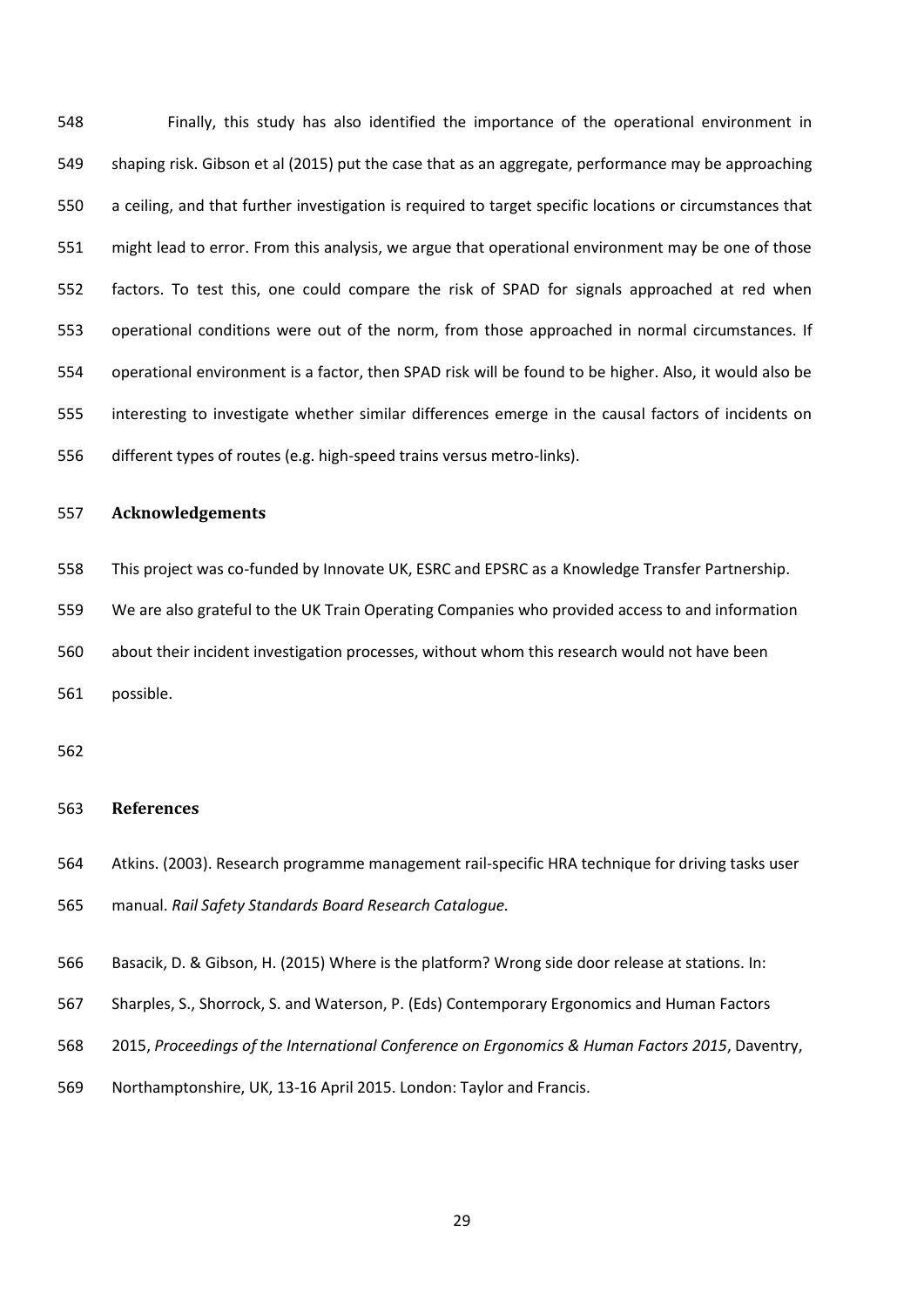- Baysari, M.T., Caponecchia, C., McIntosh, A.S., & Wilson, J.R. (2009). Classification of errors
- contributing to rail incidents and accidents: A comparison of two human error identification
- techniques. *Safety Science*, 47(7), 948-957.
- Baysari, M.T., McIntosh, A.S., & Wilson, J.R. (2008). Understanding the human factors contribution to
- railway accidents and incidents in Australia. *Accident Analysis & Prevention*, 40(5), 1750-1757.
- Beaubien, J.M., & Baker, D.P. (2002). A review of selected aviation human factors taxonomies,
- accident/incident reporting systems and data collection tools. *International Journal of Applied*
- *Aviation Studies,* 2(2), 11-36.
- Celik, M., & Cebi, S. (2009). Analytical HFACS for investigating human errors in shipping accidents.
- *Accident Analysis & Prevention*, 41(1), 66-75.
- Chen, S-T., Wall, A., Davies, P., Young, Z., Wang, J., & Chou, Y-H. (2013). A human and organisational
- factors (HOFs) analysis method for marine casualties using HFACS-Maritime Accidents (HFACS-MA).
- *Safety Science,* 60, 105-114.
- Department for Transport (2014). *Transport Statistics Great Britain 2014.* Retrieved from
- **[https://www.gov.uk/government/statistics/transport-statistics-great-britain-2014.](https://www.gov.uk/government/statistics/transport-statistics-great-britain-2014)**
- Edkins, G.D. & Pollock, C.M. (1997). The influence of sustained attention on railway accidents.
- *Accident Analysis & Prevention*, 29(4), 533-539.
- ElBardissi, A.W., Wiegmann, D.A., Dearani, J.A., Daly, R.C., & Sundt, T.M. (2007). Application of the
- human factors analysis and classification system methodology to the cardiovascular surgery
- operating room. *The Annals of Thoracic Surgery*, 83(4), 1412-1419.
- FRA. (2007). *Role of Human Factors in Rail Accidents*. Washington DC: U.S. Government Printing
- Office.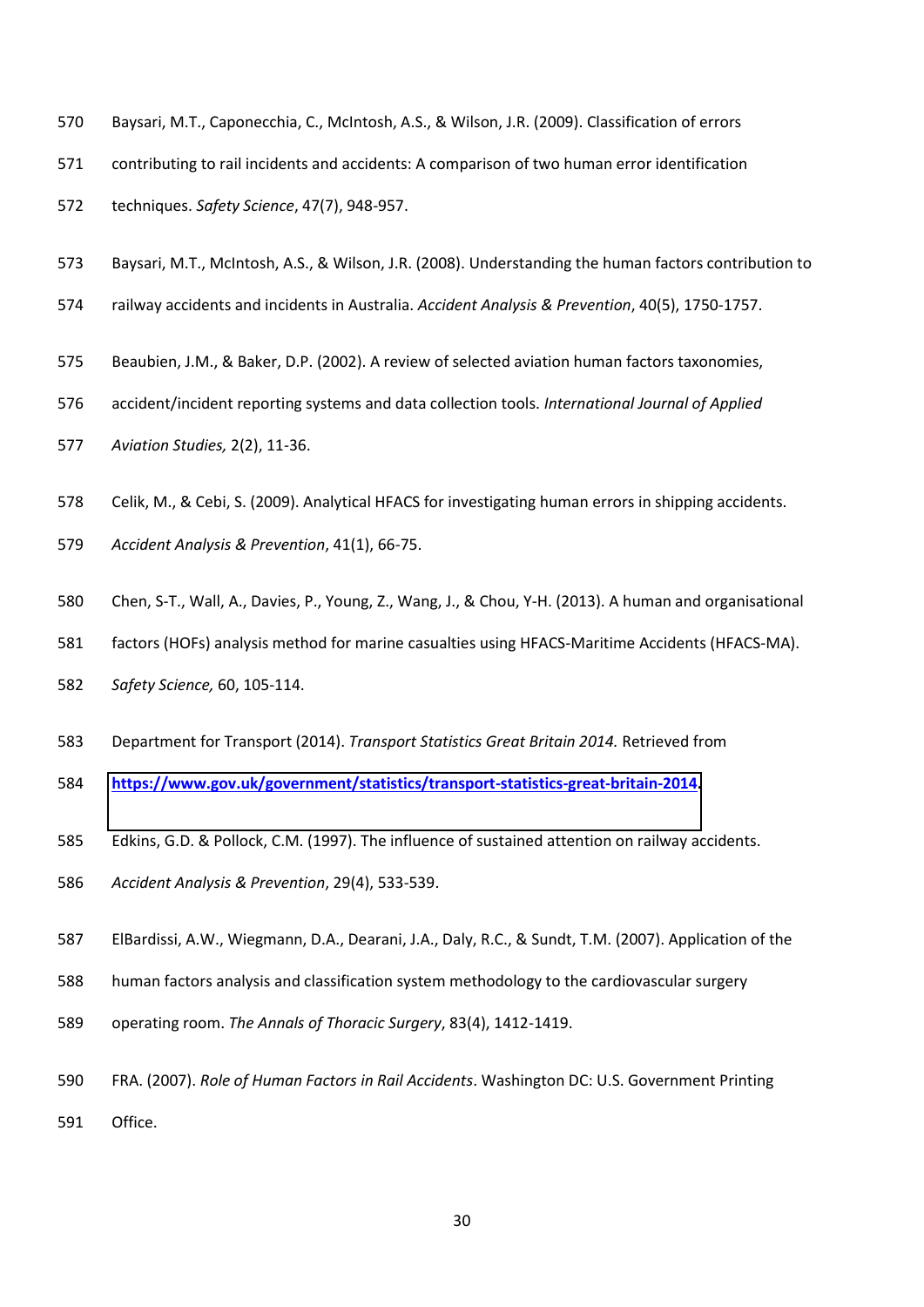- French, S., & Cope, J. (2012). A review of human factors identified in investigations by the Rail Accident Investigation Branch (RAIB). *Paper Presented at the International Railway Safety Conference,* London, UK.
- Gibson, W. H., Mills, A., Basacik, D., & Harrison, C. (2015). The Incident Factor Classification System
- and Signals Passed at Danger. *Paper Presented at the 5th Conference of Rail Human Factors,* London,
- UK.
- Hollnagel, E. (2014). *Safety-I and Safety-II: The Past and Future of Safety Management.* Surrey, UK: Ashgate.
- Hollnagel, E. & Woods, D.D. (2005). *Joint Cognitive Systems: Foundations of Cognitive Systems*
- *Engineering*. Boca Raton, FL: Taylor & Francis.
- Kyriakidis, M., Pak, K.T., & Majumdar, A., (2015). Railway accidents due to Human Error: A historic
- analysis of the UK Railways (1945-2012). *Transportation Research Record: Journal of the*
- *Transportation Research Board,* forthcoming.
- Lawton, R., & Ward, N.J. (2005). A systems analysis of the Ladbroke Grove rail crash. *Accident*
- *Analysis & Prevention*, 37(2), 235-244.
- LennÈ, M.G., Salmon, P.M., Liu, C.C., & Trotter, M. (2012). A systems approach to accident causation
- in mining: An application of the HFACS method. *Accident Analysis & Prevention*, 48, 111-117.
- Leveson, N.G. (2004). A new accident model for engineering safer systems. *Safety Science*, 42, 237- 270.
- Li, W.C., & Harris, D. (2006). Pilot error and its relationship with higher organizational levels: HFACS
- analysis of 523 accidents. *Aviation, Space, and Environmental Medicine*, 77(10), 1056-1061.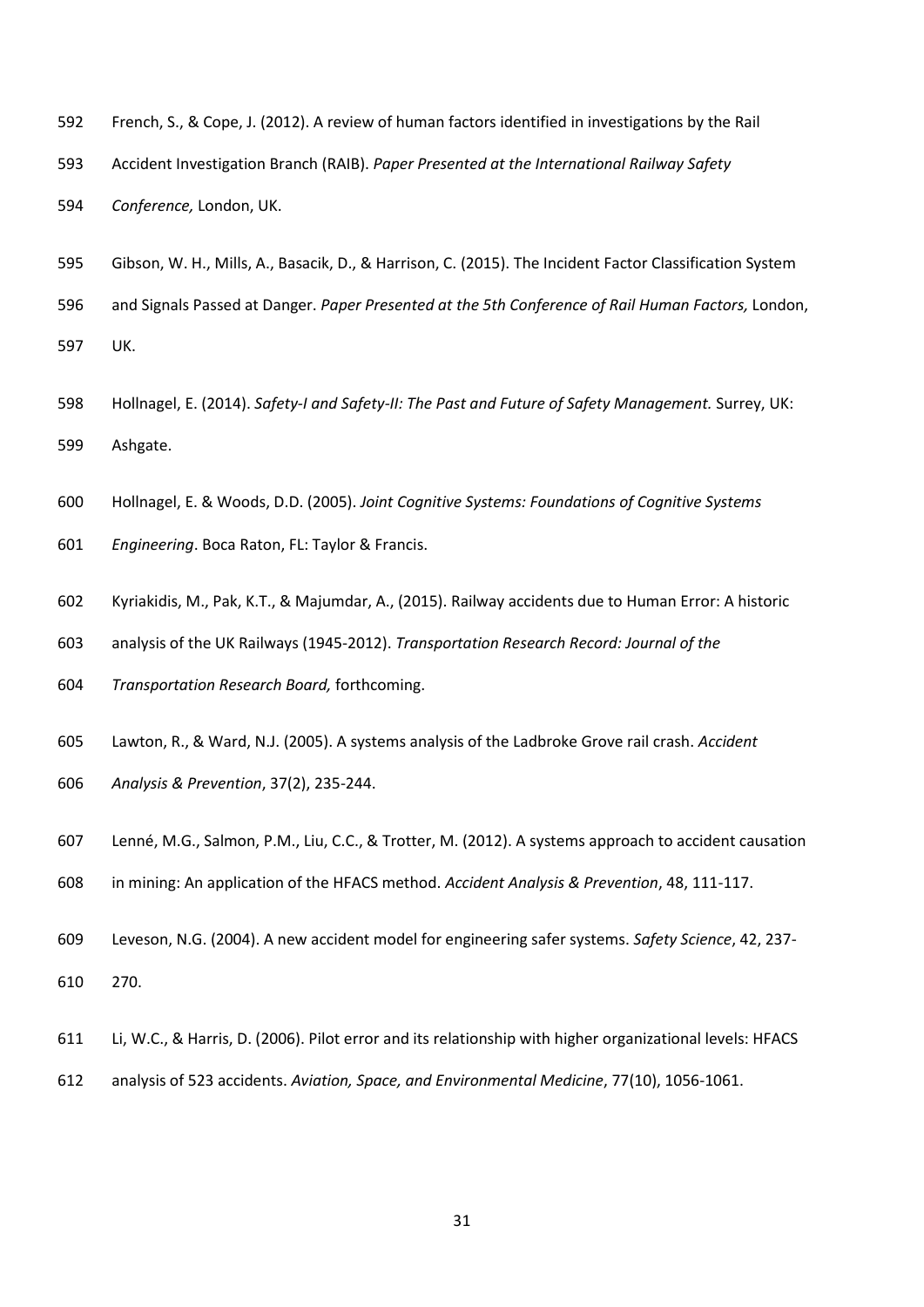- Li, W.C., & Harris, D. (2013). Identifying training deficiencies in military pilots by applying the human
- factors analysis and classification system. *International Journal of Occupational Safety and*
- *Ergonomics*, 19(1), 3-18.
- Murphy, P. (20010). The role of communications in accidents and incidents during rail possessions.
- In: *Engineering Psychology and Cognitive Ergonomics: Aerospace and Transportation Systems.* Paper
- presented at the Third International Conference on Engineering Psychology and Cognitive
- Ergonomics: Aerospace and Transportation Systems. Edinburgh, Scotland.
- 620 NRPS (2016). Rail Passenger Satisfaction at a glance: Great Britain Autumn 2015. Accessed at
- [http://www.transportfocus.org.uk/research/publications/national-rail-passenger-survey-nrps-at-a-](http://www.transportfocus.org.uk/research/publications/national-rail-passenger-survey-nrps-at-a-glance-great-britain-wide-autumn-2015)
- [glance-great-britain-wide-autumn-2015](http://www.transportfocus.org.uk/research/publications/national-rail-passenger-survey-nrps-at-a-glance-great-britain-wide-autumn-2015) on 27th January 2016
- 623 O'Connor, P., & Walker, P. (2011). Evaluation of a human factors analysis and classification system as
- used by simulated mishap boards. *Aviation, Space, and Environmental Medicine,* 82(1), 44-48.
- Olsen, N.S. (2011). Coding ATC incident data using HFACS: Inter-coder consensus. *Safety Science,*  49(10), 1365-1370.
- Olsen, N.S., & Shorrock, S.T. (2010). Evaluation of the HFACS-ADF safety classification system: inter-
- coder consensus and intra-coder consistency. *Accident Analysis & Prevention*, 42(2), 437-444.
- 629 ORR (2014). 2013-14 Annual Statistical Release: Safety Key Statistics. Retrieved 19th August, 2015
- 630 from http://orr.gov.uk/ data/assets/pdf file/0006/14784/key-safety-statistics-release-2013-14.pdf
- Patterson, J.M. & Shappell, S.A. (2010). Operator error and system deficiencies: analysis of 508
- mining incidents and accidents from Queensland, Australia using HFACS. *Accident Analysis &*
- *Prevention*, 42(4), 1379-1385.
- RAIB (2014). Unauthorised entry of a train onto a single line at Greenford, 20 March 2014. Accessed at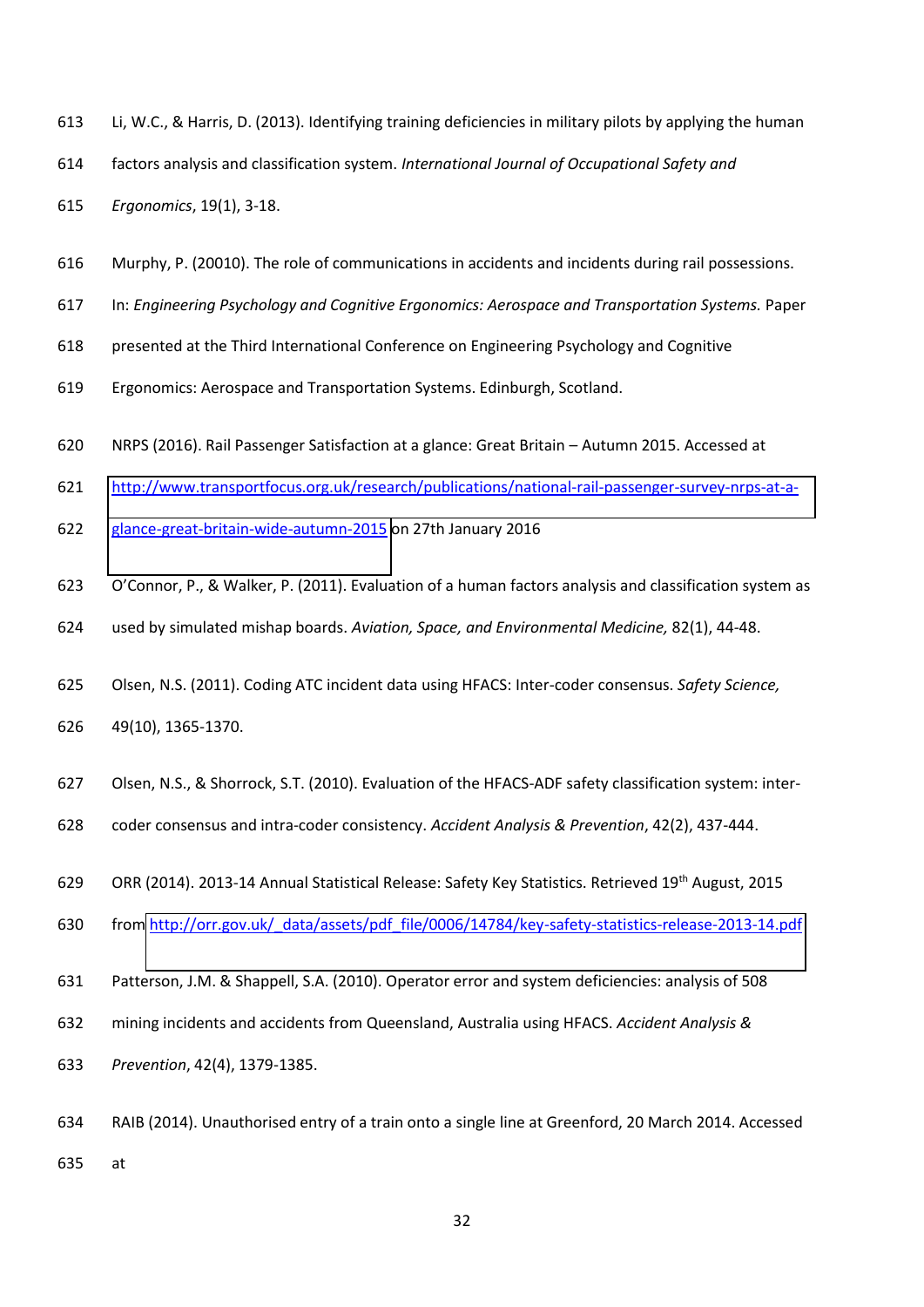- [https://www.gov.uk/government/uploads/system/uploads/attachment\\_data/file/408651/141222\\_R](https://www.gov.uk/government/uploads/system/uploads/attachment_data/file/408651/141222_R292014_Greenford.pdf)
- [292014\\_Greenford.pdf](https://www.gov.uk/government/uploads/system/uploads/attachment_data/file/408651/141222_R292014_Greenford.pdf) on 25th July 2016.
- Rasmussen, J. (1983). Skills, rules, and knowledge: signals, signs and symbols, and other distinctions
- in human performance models. *IEEE Transactions on Systems, Man, and Cybernetics*, 13(3), 257-266.
- Rasmussen, J. (1997). Risk management in a dynamic society: A modelling problem. *Safety Science,*  27, 182-213.
- 642 Read, G.J., Lenné, M.G., & Moss, S.A. (2012). Associations between task, training and social
- environmental factors and error types involved in rail incidents and accidents. *Accident Analysis &*
- *Prevention*, 48, 416-422.
- Reason, J.T. (1990). *Human Error*. Cambridge: Cambridge University Press.
- Reason, J.T. (1997). *Managing the risks of organizational accidents.* Ashgate: Aldershot, UK.
- Reason, J.T., Hollnagel, E., & Paries, J. (2006). Revisiting the Swiss cheese model of accidents. *Journal*
- *of Clinical Engineering*, 27, 110-115.
- Reinach, S., & Viale, A. (2006). Application of a human error framework to conduct train
- accident/incident investigations. *Accident Analysis & Prevention*, 38(2), 396-406.
- Rjabovs, A., & Palacin, R. (2015). Attitudes of Metro Drivers Towards Design of Immediate Physical
- Environment and System Layout. *Urban Rail Transit*,*1*(2), 104-111.
- Rjabovs, A., & Palacin, R. (2016). The influence of system design-related factors on the safety
- performance of metro drivers. *Proceedings of the Institution of Mechanical Engineers, Part F: Journal*
- *of Rail and Rapid Transit*, 0954409716630007.
- RSSB (2009). An analysis of formal inquiries and investigations to identify human factors issues:
- Human factors review of railway incidents. *Rail Safety and Standards Board Research Catalogue.*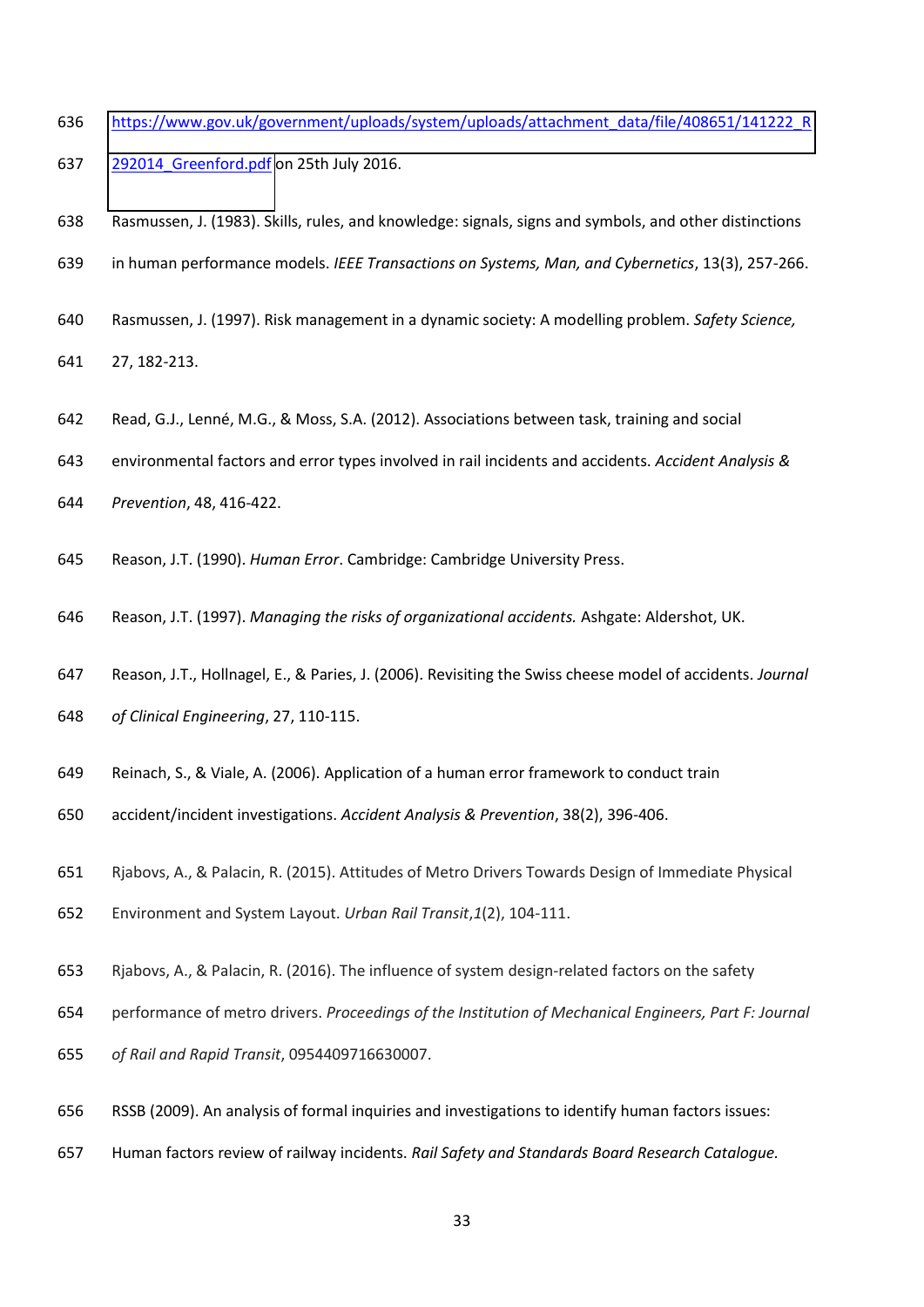- Salmon, P.M., Cornelissen, M., & Trotter, M.J. (2012). Systems-based accident analysis methods: A
- comparison of Accimap, HFACS and STAMP. *Safety Science*, 50, 1158-1170.
- 660 Salmon, P., Goode, N., Lenné, M.G., Finch, C.F., & Cassell, E. (2014). Injury causation in the great
- outdoors: A systems analysis of led outdoor activities. *Accident Analysis and Prevention,* 63, 111-120.
- 662 Salmon, P.M., Goode, N., Taylor, N., Lenné, M.G., Dallat, C.E., & Finch, C.F. (in press). Rasmussen's
- legacy in the great outdoors: A new incident reporting and learning system for led outdoor activities.
- *Applied Ergonomics.* Advance online publication. doi:
- <http://dx.doi.org/10.1016/j.apergo.2015.07.017>
- Shappell, S., Detwiler, C., Holcomb, K., Hackworth, C., Boquet, A., & Wiegmann, D.A. (2007). Human
- error and commercial aviation accidents: An analysis using the Human Factors Analysis and
- Classification System. *Human Factors*, 49, 227-242.
- Sharpe, D. (2015). Your chi-square test is statistically significant: Now what? *Practical Assessment,*
- *Research & Evaluation*, 20, 1-10.
- Viale, A., & Reinach, S. (2006). A pilot examination of a joint railroad management-labour approach
- to root cause analysis of accidents, incidents, and close calls in a diesel and car repair shop
- environment. Federal Railroad Administration.
- Wallace, B. & Ross, A. (2006). *Beyond Human Error: Taxonomies and Safety Science.* CRC Press, Boca Raton, FL.
- Wiegmann, D.A., & Shappell, S.A. (2001). Human error analysis of commercial aviation accidents:
- Application of the Human Factors Analysis and Classification System (HFACS). *Aviation, Space, and*
- *Environmental Medicine*, 72(100), 1006-1016.
- Wiegmann, D.A. & Shappell, S.A. (2003). *A Human Error Approach to Aviation Accident Analysis: The*
- *Human Factors Analysis and Classification System*. Ashgate: Aldershot.